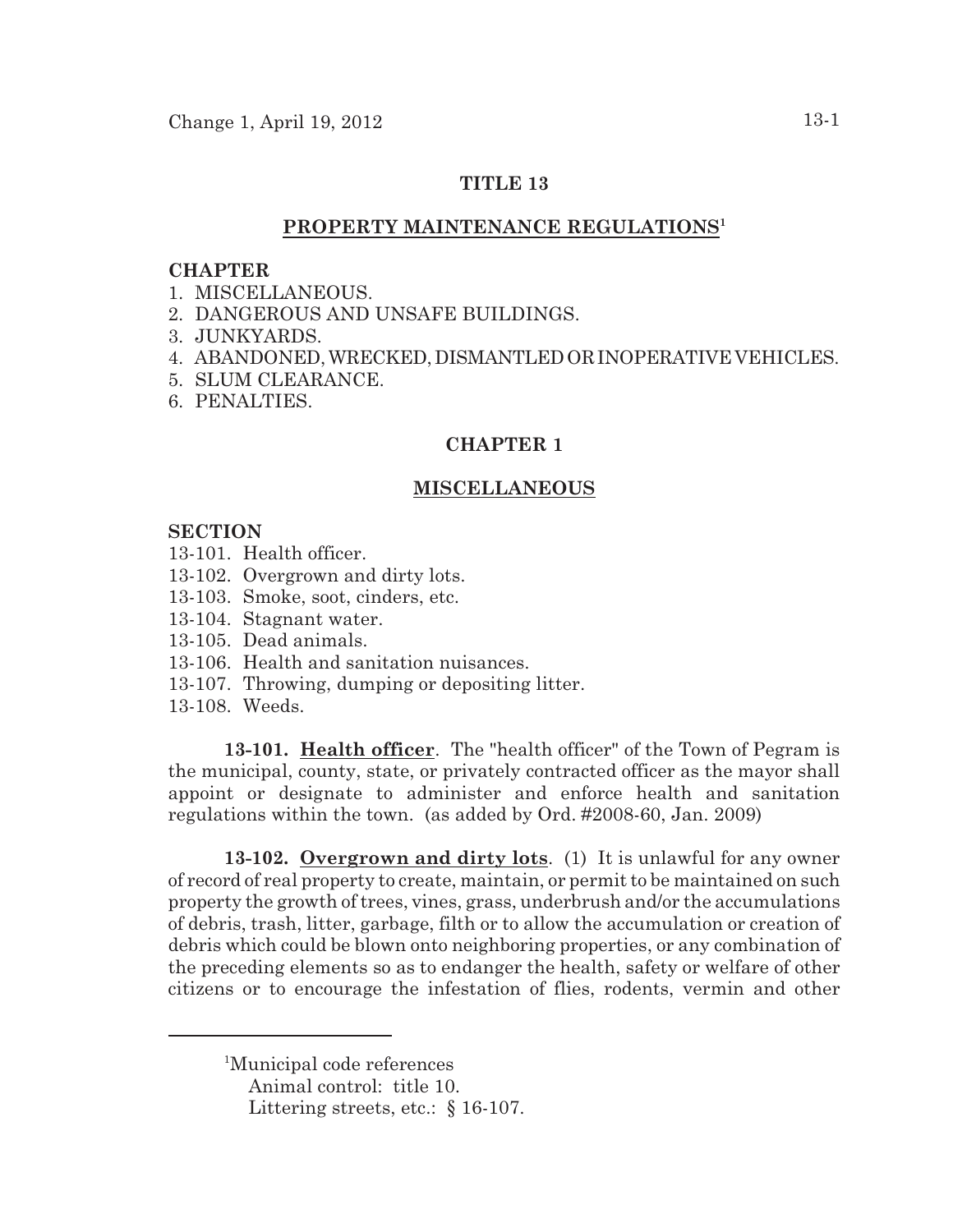harmful animals on the premises such that the same is a menace to the public health or an annoyance of people residing in the vicinity. In addition to the foregoing, the following actions or inactions by any person within the Town of Pegram hereby are declared to be unlawful and nuisances:

(a) For any person to permit or suffer weeds, trees and/or other vegetation to grow or to allow trash to accumulate which is injurious to or likely to imperil the health, safety and welfare of the residents of the Town of Pegram and the general public;

(b) For any person to permit or suffer any substance, animal or thing to accumulate on his property, which substance is or is likely to become a public nuisance, or which is likely to imperil the life, health or safety of any persons, or which, through the giving off of odors or noises is or is likely to become offensive or injurious to the comfort or safety of the residents and the general public;

(c) For any person to permit the residence or any other buildings or structures on his property to become so dilapidated, or neglected in appearance, as to become offensive or injurious to the senses, comfort, or safety of the residents and the general public.

Such nuisance may be abated and the cost of the abatement shall be assessed against the owner of the property as stipulated and in the manner prescribed in  $\S$  13-102(3).

(2) The health officer is directed to make regular inspections of all property within the Town of Pegram to determine if a violation of subsection (1) exists. In the event he finds any violation, he shall cause notice to be forwarded, by registered or certified mail, return receipt requested, to the last known address of all owners of such property as are shown on the tax books of the town, advising the owners of the existence of the condition that is in violation of subsection (1) hereof, and further advising that unless compliance is effected within fifteen (15) calendar days from the date of mailing such notice, the Town of Pegram will cause the cutting and/or removal to be accomplished, and the expense thereof charged to the property and the owners thereof as shown by said tax books. In addition to the aforesaid, the notice shall state that the owner(s) of the property is entitled to a hearing, and shall, at a minimum, contain the following additional information:

(a) A brief statement of this section, which shall contain the consequences of failing to remedy the noted condition;

(b) The person, office, address and telephone number of the department or person giving notice;

(c) A cost estimate for remedying the noted condition, which shall be in conformity with the standards of cost in the community; and

(d) A place wherein the notified party may return a copy of the notice, indicating the desire for a hearing.

(3) In the event the property owner of record fails or refuses to remedy the noted condition within the prescribed time, the health officer shall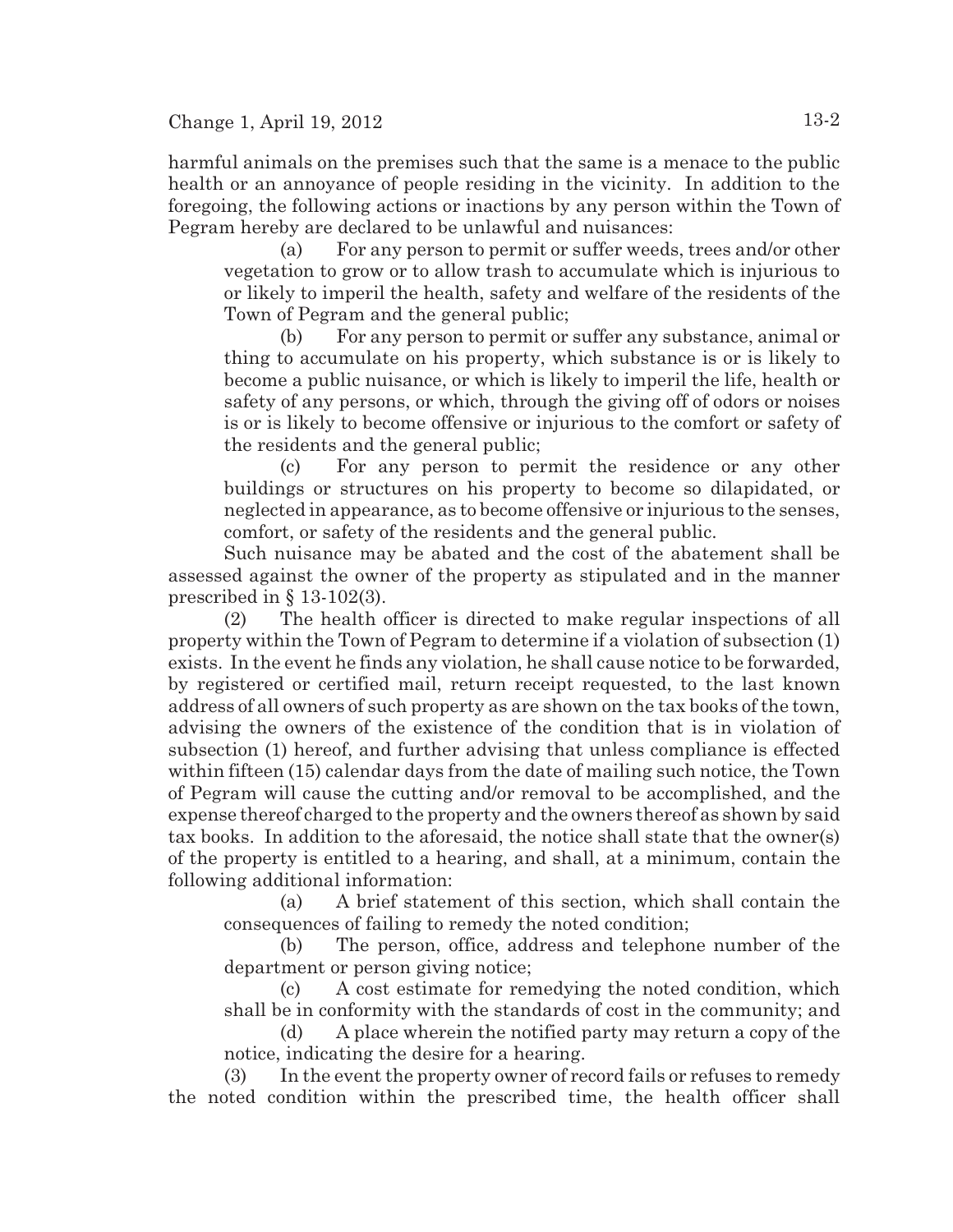immediately cause the condition to be remedied or removed and the cost thereof shall be assessed against the owner of the property. The health officer shall then notify the owners of the property of the amount of such expense, by registered or certified mail, return receipt requested, and shall further notify such owners that the reimbursement of such expense is required within thirty (30) days from the date of such notice. All owners of property shall be liable, jointly and severally, for the expense of the remedy and/or removal accomplished by the town on their property, and the property itself shall be subject to suit or lien for reimbursement of such expenses at the conclusion of the thirty (30) day period.

(4) Upon the filing of the notice with the office of the Register of Deeds in Cheatham County, the costs shall be a lien on the property in favor of the town, second only to liens of the state, county and town for taxes, any lien of the town for special assessments, and any valid lien, right or interest in such property duly recorded or duly perfected by filing prior to the filing of such notice. These costs shall be placed on the tax rolls of the town as a lien and shall be added to property tax bills for collection at the same time and in the same manner as property taxes are collected and, if the said taxes remain unpaid, subsequently as delinquent property taxes are collected with the same penalty(ies) and interest as delinquent property taxes. In the event such expenses are not reimbursed by December 31 of the year in which they were incurred, or after the thirty (30) day period has expired, whichever is later, then the health officer shall notify the town attorney of all such amounts so expended, and the town attorney is authorized and directed to institute suits in the name of the Town of Pegram to recover all sums expended by the town pursuant to the provisions of this section, as well as all costs incurred in connection with collecting the unpaid expenses, including, but not limited to, interest, attorney fees and court costs.

(5) The owner of record who is aggrieved by the determination and order of the health officer may appeal the determination and order to the board of mayor and aldermen. The appeal shall be filed with the town recorder pursuant to subsection (2). Failure to timely appeal shall, without exception, constitute a waiver of the right to a hearing. Any person aggrieved by an order or act of the board of mayor and aldermen under this section may seek judicial review of the order or act. The fifteen (15) day period prescribed in subsection (2) is stayed during the pendency of a hearing.

(6) The provisions of this section are in addition and supplemental to, and not in substitution for, any other provision in the municipal charter, this municipal code of ordinances or other applicable law which permits the town to proceed against an owner, tenant or occupant of property. (1990 Code, § 8-103, modified, as amended by Ord. #2007-52, Aug. 2007, and replaced and renumbered by Ord. #2008-60, Jan. 2009)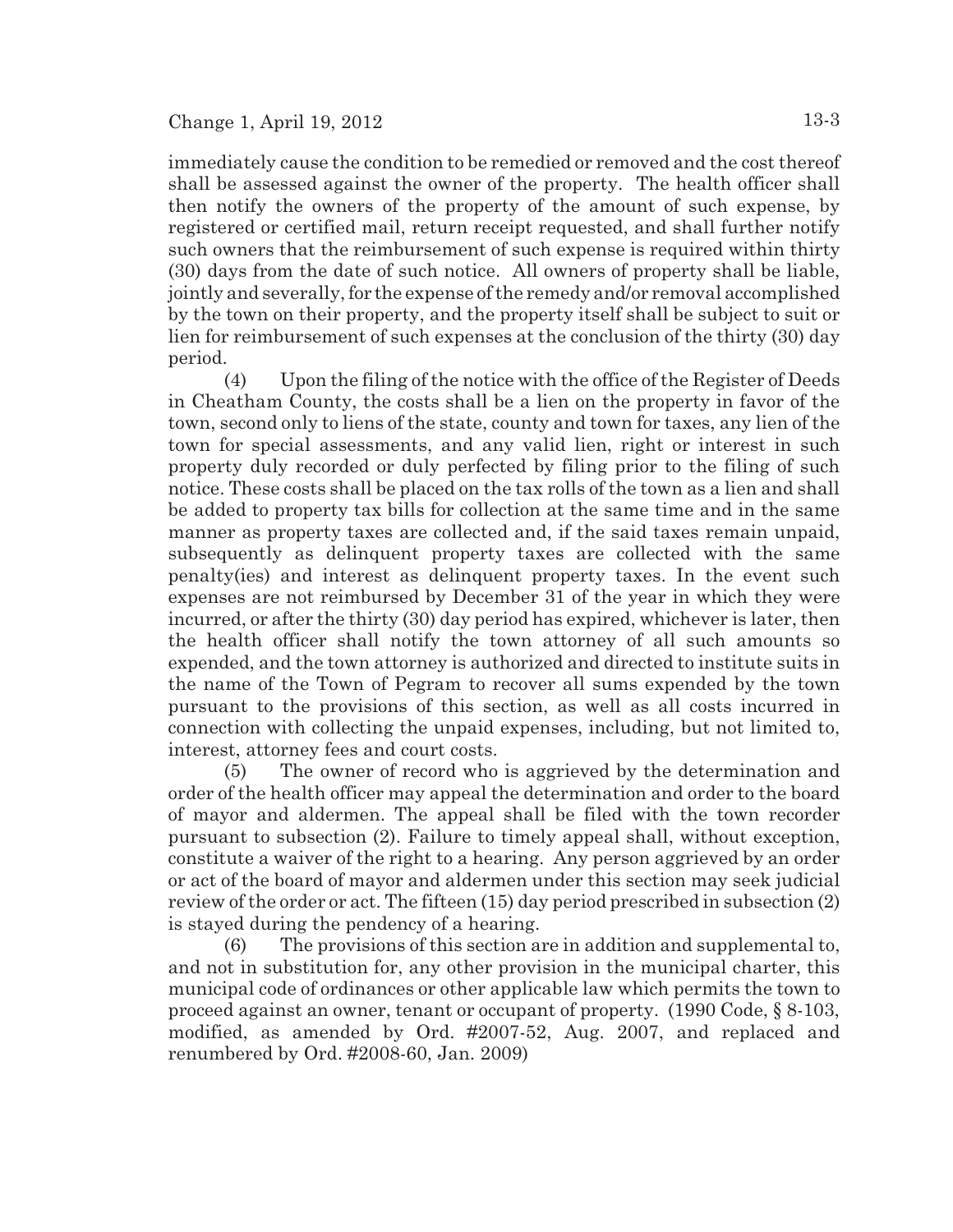**13-103. Smoke, soot, cinders, etc**. It shall be unlawful for any person to permit or cause the escape of such quantities of dense smoke, soot, cinders, noxious acids, fumes, dust, or gases as to be detrimental to or to endanger the health, comfort, and safety of the public or so as to cause or have a tendency to cause injury or damage to property or business. (1990 Code, § 8-101, as renumbered by Ord. #2008-60, Jan. 2009)

**13-104. Stagnant water**. It shall be unlawful for any person knowingly to allow any pool of stagnant water to accumulate and stand on his property without treating it so as effectively to prevent the breeding of mosquitoes. (1990 Code, § 8-102, as renumbered by Ord. #2008-60, Jan. 2009)

**13-105. Dead animals**. Any person owning or having possession of any dead animal not intended for use as food shall promptly bury the same or notify the town recorder and dispose of such animal in such manner as the town recorder shall direct. (1990 Code, § 8-104, as renumbered by Ord. #2008-60, Jan. 2009)

**13-106. Health and sanitation nuisances**. It shall beunlawful for any person to permit any premises owned, occupied, or controlled by him to become or remain in a filthy condition, or permit the use or occupation of same in such a manner as to create noxious or offensive smells and odors in connection therewith, or to allow the accumulation or creation of unwholesome and offensive matter or the breeding of flies, rodents, or other vermin on the premises to the menace of the public health or the annoyance of people residing within the vicinity. (1990 Code, § 8-105, as renumbered by Ord. #2008-60, Jan. 2009)

**13-107. Throwing, dumping or depositing litter**. A person shall not throw, dump, deposit or cause to be thrown, dumped or deposited litter, which includes garbage, refuse, rubbish and all other waste materials, on property owned by another person without the permission of the owner or occupant of such property or on any town street or road, upon town parks or recreation areas, or upon any other town property within the corporate limits, except for property designated for that use. (as renumbered by Ord. #2008-60, Jan. 2009)

**13-108. Weeds**. Every owner or tenant of property shall periodically cut the grass and other vegetation commonly recognized as weeds on his property, and it shall be unlawful for any person to fail to comply with an order to cut such vegetation when it has reached a height of over one (1) foot. (as renumbered by Ord. #2008-60, Jan. 2009)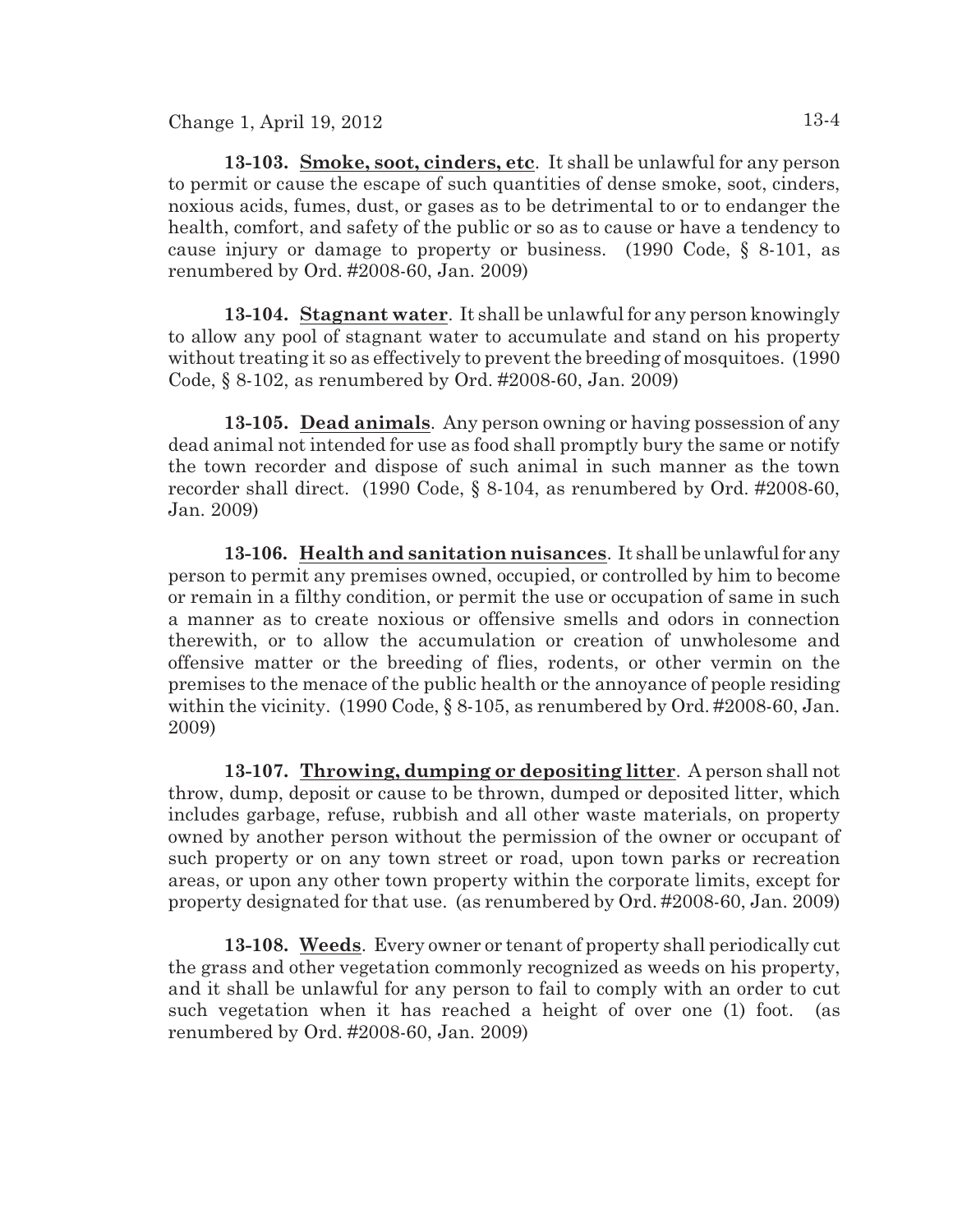# **CHAPTER 2**

### **DANGEROUS AND UNSAFE BUILDINGS**

### **SECTION**

- 13-201. Dangerous and unsafe buildings defined.
- 13-202. Dangerous and unsafe buildings declared nuisance.
- 13-203. Standards for repair, vacation or demolition.
- 13-204. Duties of health officer.
- 13-205. Occupancy of unsafe buildings; notice of prohibited occupancy.
- 13-206. Duties of board of mayor and aldermen.
- 13-207. Duties of town attorney.
- 13-208. Duties of fire department.
- 13-209. Emergency cases; imminent danger.
- 13-210. Owner absent from town.
- 13-211. Administrative liability.
- 13-212. Violations; penalty for disregarding notices or orders.
- 13-213. Expenses to be a lien on property.

**13-201. Dangerous and unsafe buildings defined**. All buildings or structures that have any or all of the following defects shall be deemed dangerous buildings:

(1) Those whose interior walls or other vertical structural members list, lean, or buckle to such an extent that a plumb line passing through the center of gravity falls outside of the middle third of its base.

(2) Those which, exclusive of the foundation, show thirty-three percent (33%) or more of damage or deterioration of the supporting member or members or fifty percent (50%) of damage or deterioration of the non-supporting enclosing or outside walls or covering.

(3) Those that have improperly distributed loads upon the floors or roofs or in which the same are overloaded, or which have insufficient strength to be reasonably safe for the purpose used.

(4) Those which have been damaged by fire, wind, or other causes so as to be dangerous to life, safety, or the general health and welfare of the occupants or the people of the town.

(5) Those which have become or are so dilapidated, decayed, unsafe, unsanitary, or which so utterly fail to provide the amenities essential to decent living that they are unfit for human habitation, or are likely to cause sickness or disease, so as to work injury to the health, safety, or general welfare of those living within.

(6) Those having light, air, and sanitation facilities which are inadequate to protect the health, safety, or general welfare of human beings who live or may live therein.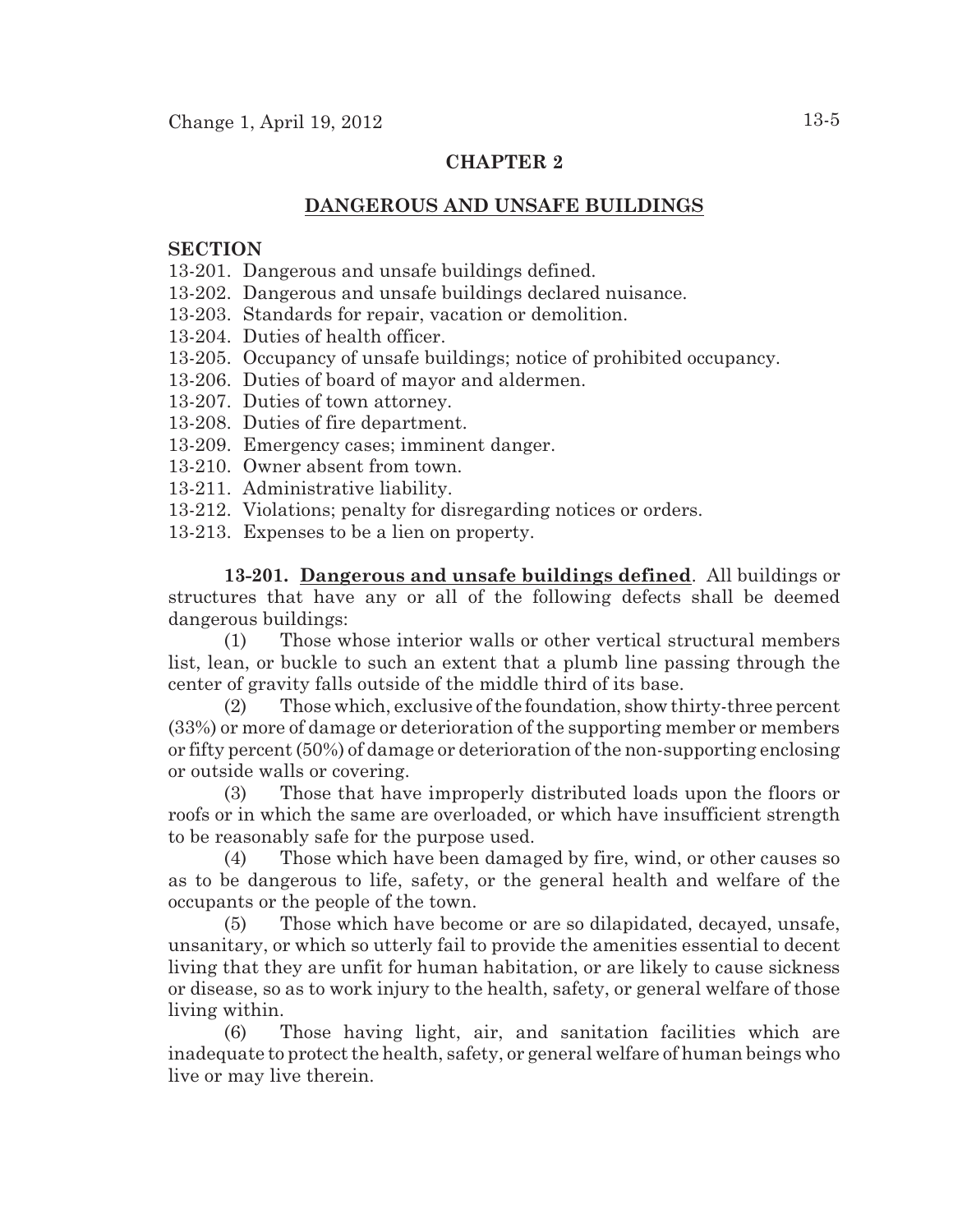(7) Those having inadequate facilities for egress in case of fire or panic or those having insufficient stairways, elevators, fire escapes, or other means of emergency exit.

(8) Those having parts attached in such a way that the part(s) may fall or otherwise detach and injure members of the public or damage property.

(9) Those which because of their condition are unsafe, unsanitary, or dangerous to the health, safety or general welfare of the townspeople of Pegram.

(10) Those buildings existing in violation of any provision of the building code of this town, or any provision of the fire prevention code, or other ordinances of the town. (as added by Ord. #2008-60, Jan. 2009)

**13-202. Dangerous and unsafe buildings declared nuisance**. All dangerous buildings, as defined in this chapter, are hereby declared to be public nuisances and shall be vacated, removed, repaired, rehabilitated or demolished as provided in this chapter. (as added by Ord. #2008-60, Jan. 2009)

**13-203. Standards for repair, vacation or demolition**. The following standards shall be followed in substance by the health officer, building inspector and/or the board of mayor and aldermen in ordering repair, vacation or demolition:

(1) If the dangerous building can reasonably be repaired so that it will no longer exist in violation of the terms of this chapter, it shall be ordered repaired.

(2) If the dangerous building is in such condition as to make it dangerous to the health, safety, or general welfare of its occupants, it shall be ordered to be vacated and secured against further entry until such time as it is determined that said building is to be repaired or demolished pursuant to the provisions of § 13-206.

(3) In any case where a dangerous building is fifty percent (50%) damaged or destroyed, or deteriorated from its original value or structure, it shall be demolished, and in all cases where a building cannot be repaired so that it will no longer exist in violation of the terms of this chapter, it shall be demolished. In all cases where a dangerous building is a fire hazard existing or erected in violation of the terms of this chapter or any other ordinance of the town or statute of the state, it shall be demolished. (as added by Ord. #2008-60, Jan. 2009)

**13-204. Duties of health officer**. The health officer, or his designee, shall:

(1) At reasonable intervals and/or when in his opinion he considers it reasonably necessary, inspect or cause to be inspected all public buildings, schools, halls, churches, theaters, hotels, tenements, commercial, manufacturing, or loft buildings for the purpose of determining whether any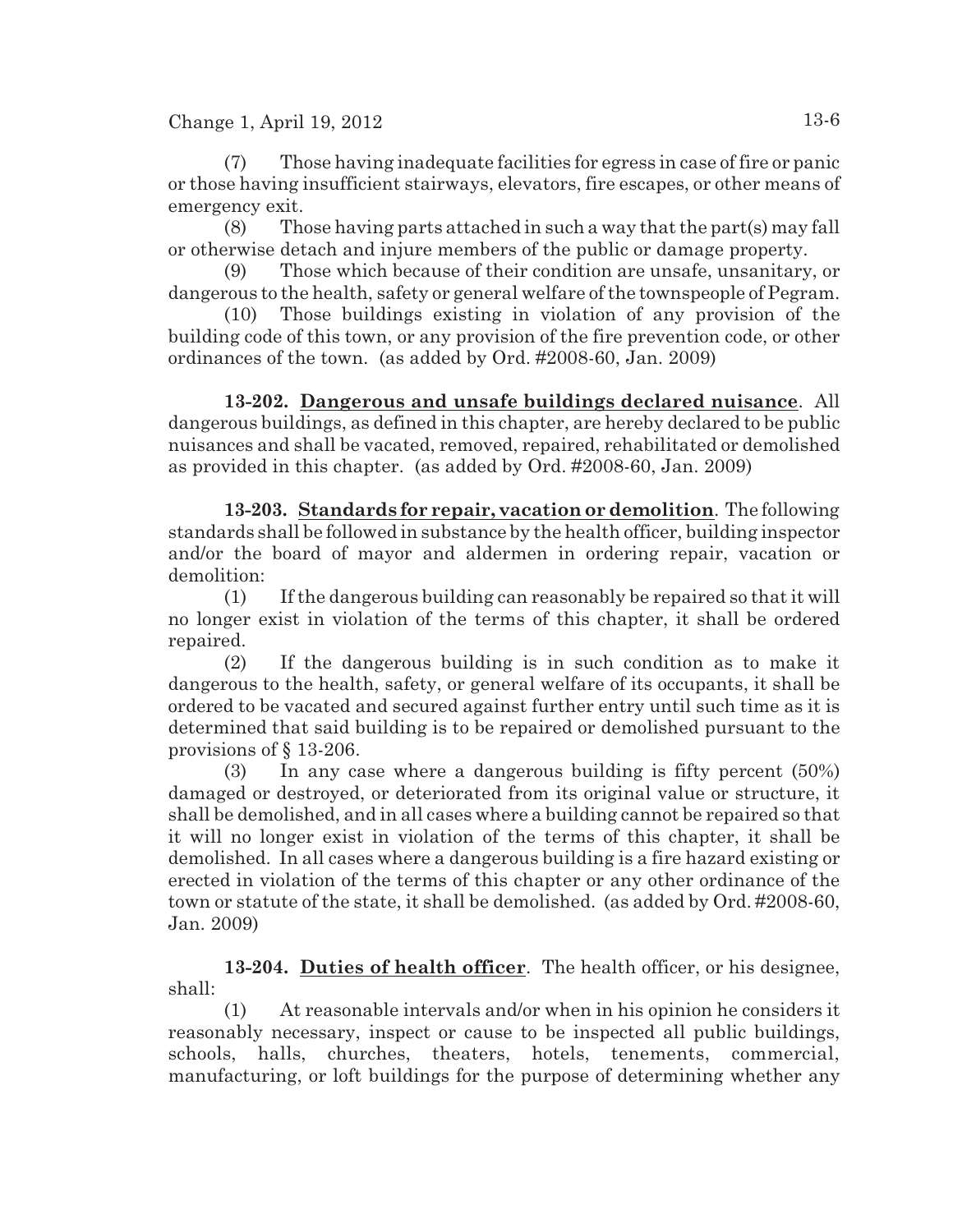conditions exist which render such places dangerous buildings within the terms of § 13-201.

(2) Inspect any building, wall or structure about which complaints are reported pursuant to town policy by any person to the effect that a building, wall or structure is or may exist in violation of the terms of this chapter.

(3) Inspect any building, wall or structure reported by the town's fire department or Cheatham County Sheriff's Department or town building inspector, or otherwise known to or believed by him, as probably existing in violation of the terms of this chapter.

(4) Notify in writing the owner, occupant, lessee, mortgagee, agent, and all other persons having an interest in said building as shown by the land records of the Cheatham County Register of Deeds and any building found by him to be a dangerous building within the standards defined in this chapter, that:

(a) The owner must vacate, repair, or demolish said building in accordance with the terms of the notice and this chapter;

(b) The occupant or lessee must vacate said building or may have it repaired in accordance with the notice and remain in possession;

(c) The mortgagee, agent or other person(s) having an interest in said building as shown by the land records of the Cheatham County Register of Deeds may, at his own risk, repair, vacate or demolish said building or have such work or act done; provided that any person notified under this subsection to repair, vacate or demolish any building is given such reasonable time, not exceeding sixty (60) days, as may be necessary to do, or have done, the work or act required by the notice provided for herein.

(5) Set forth, in the notification provided for in subsection (4) above, a description of the building or structure deemed unsafe, a statement of particulars which make the building or structure a dangerous building, and an order requiring the same to be put in such condition as to comply with the terms of this chapter within such length of time, not exceeding sixty (60) days, as is reasonable.

(6) Report to the Town of Pegram Board of Mayor and Aldermen any noncompliance with the notification provided for in subsections (4) and (5) above.

(7) Appear at all hearings conducted by or at the direction of the Pegram Board of Mayor and Aldermen and testify as to the condition of dangerous buildings.

(8) Place a notice on all dangerous buildings, reading as follows:

"THIS BUILDING HAS BEEN FOUND TO BE A DANGEROUS AND UNSAFE BUILDING BY THE HEALTH INSPECTOR FOR THE TOWN OF PEGRAM, TENNESSEE. THIS NOTICE IS TO REMAIN ON THIS BUILDING UNTIL IT IS REPAIRED,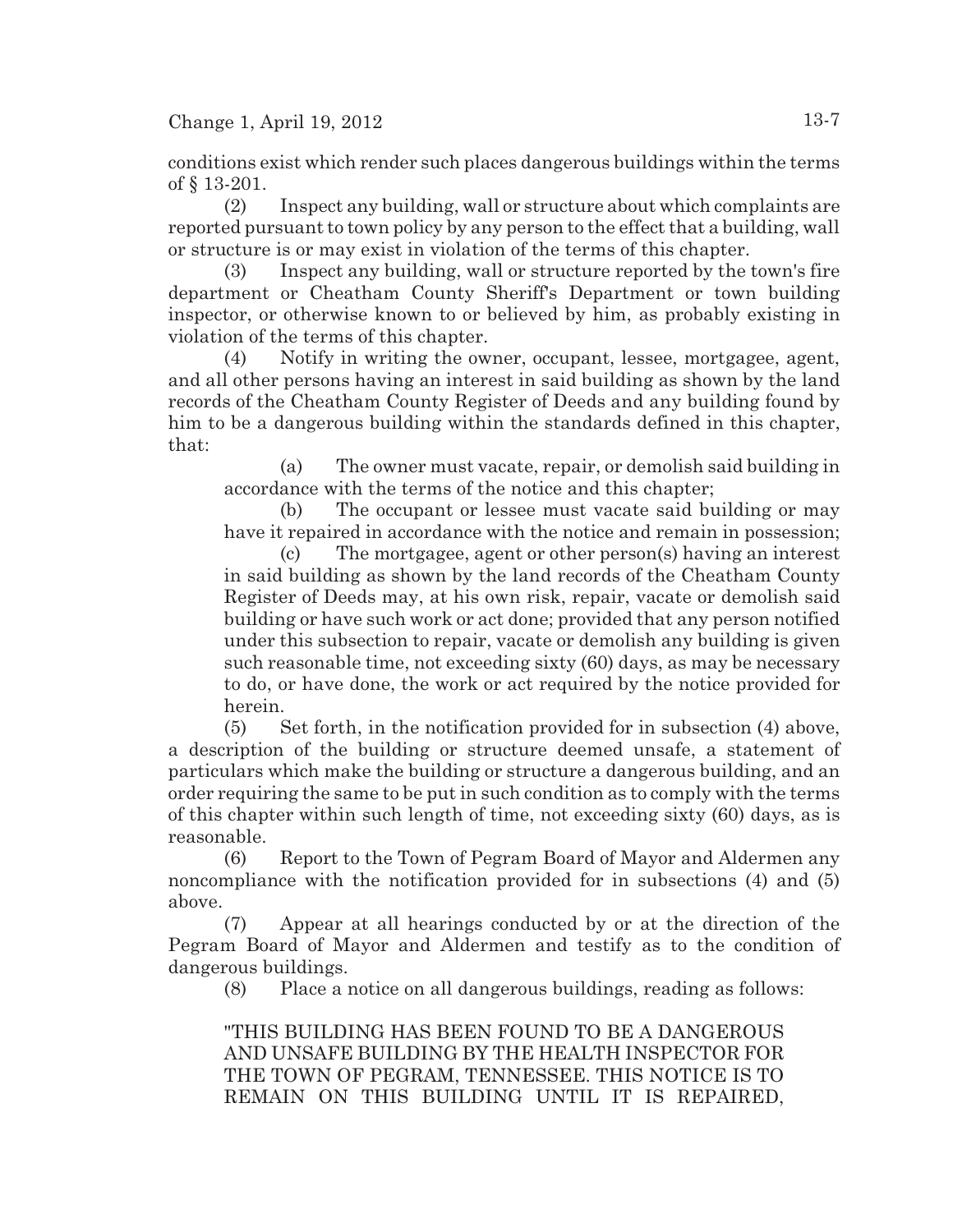VACATED OR DEMOLISHED IN ACCORDANCE WITH THE NOTIFICATION PROVIDED TO THE OWNER, OCCUPANT, LESSEE, MORTGAGEE OR AGENT OF THIS BUILDING, AND ALL OTHER PERSONS HAVING AN INTEREST IN SAID BUILDING AS SHOWN BY THE RECORDS IN THE TAX ASSESSOR'S OFFICE AND/OR BY THE LAND RECORDS OF THE CHEATHAM COUNTY REGISTER OF DEEDS. IT IS UNLAWFUL TO REMOVE THIS NOTICE UNTIL SUCH NOTICE IS COMPLIED WITH."

(as added by Ord. #2008-60, Jan. 2009)

**13-205. Occupancy of unsafe buildings; notice of prohibited occupancy**. If necessary, such notice shall also require the building or structure or portion thereof to be vacated forthwith and not re-occupied until the specific repairs and improvements have been completed and a valid certificate of occupancy has been issued. Such notice shall remain posted until the required repairs are made or until demolition is completed. It shall be unlawful for any person, firm, or corporation, their agents or representatives, to remove such notice without written permission of the health officer, or for any person to enter such building or structure except for the purpose of making the required repairs of or demolishing same. (as added by Ord. #2008-60, Jan. 2009)

**13-206. Duties of board of mayor and aldermen**. The Board of Mayor and Aldermen of the Town of Pegram shall:

(1) Upon receipt of a report of the health officer as provided for in this chapter, give written notice to the owner, occupant, mortgagee, lessee, agent, and all other persons having an interest in said building as shown by the land records of the Cheatham County Register of Deeds and/or the tax records in the tax assessor's office to appear before the board of mayor and aldermen on the date and time specified in the notice to show cause why the building or structure reported to be a dangerous building should not be repaired, vacated or demolished in accordance with the statement of particulars set forth in the health officer's notice as provided in this chapter.

(2) Hold a hearing and hear such testimony as the health officer or the owner, occupant, mortgagee, lessee or any other person having an interest in the building or structure as shown by the land records of the Cheatham County Register of Deeds or the tax records of the tax assessor's office shall offer relative to the dangerous building.

(3) Make written findings of fact from the testimony offered pursuant to subsection (2) above as to whether or not the building in question is a dangerous building within the terms of this chapter.

(4) Issue an order based upon the findings of fact made pursuant to subsection (3) above, commanding the owner, occupant, mortgagee, lessee, agent and all other persons having an interest in such building or structure as shown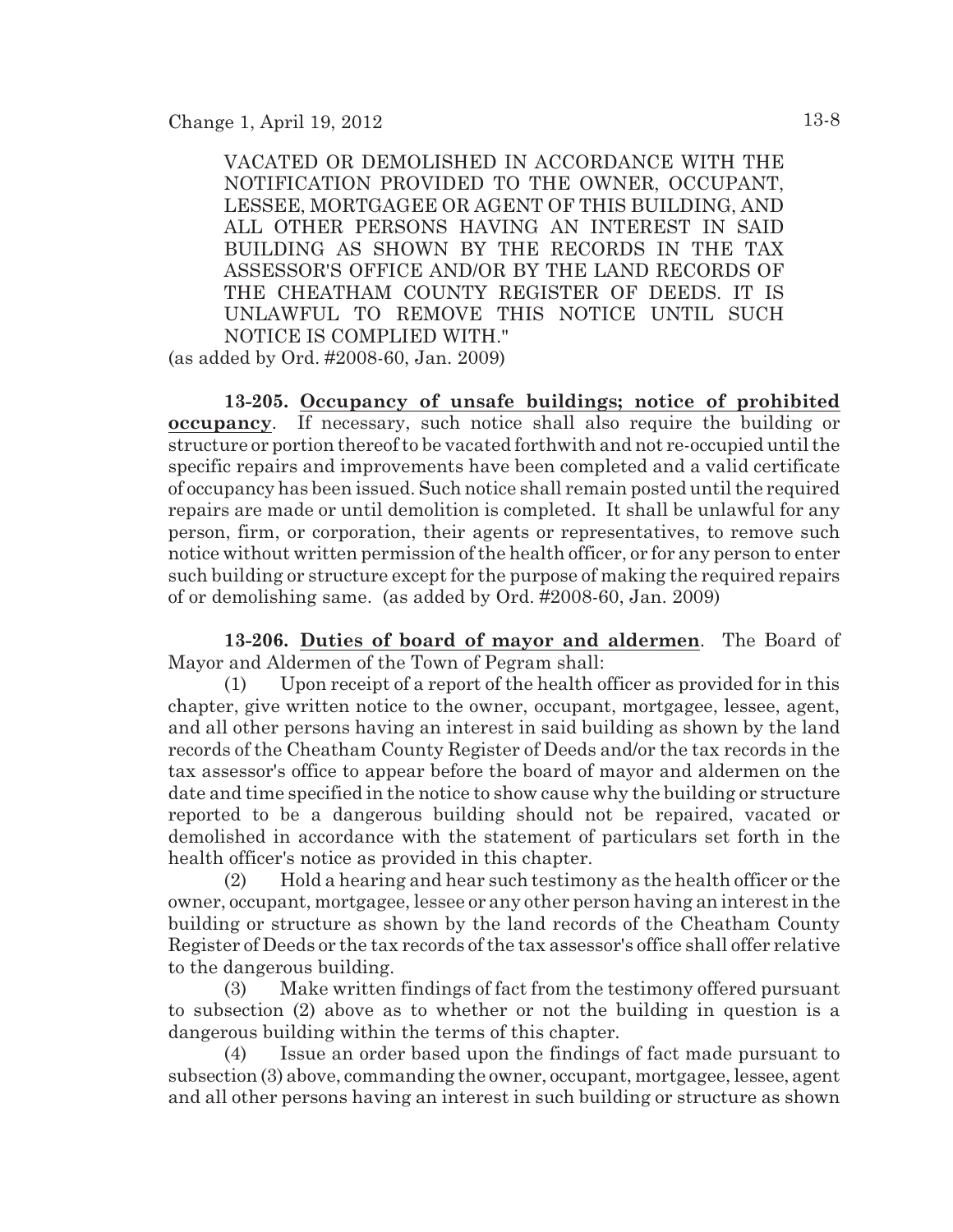by the land records of the Cheatham County Register of Deeds and/or the tax records in the tax assessor's office to repair, vacate or demolish any building or structure found to be a dangerous building within the terms of this chapter and provided that any person so notified shall have the opportunity of either vacating or repairing such dangerous building, or any person having an interest in such building may demolish said dangerous building at his own risk to prevent the acquiring of a lien against the land upon which said dangerous building stands.

(5) If the owner, occupant, mortgagee, or lessee fails to comply with the order provided for in subsection (4) above within the time period designated by the board of mayor and aldermen, not to exceed sixty (60) days, the board of mayor and aldermen shall cause such building or structure to be repaired, vacated or demolished as the facts may warrant, under the standards provided for in § 13-203, and may with the assistance of the town attorney cause the costs of such repair, vacation or demolition to be charged against the land on which the building existed as a municipal lien or cause such costs to be added to the tax duplicate as an assessment, or to be levied as a special tax against the land upon which the building stands or did stand, or to be recovered in suit at law against the owner; provided, that in cases where such procedure is desirable and any delay thereby caused will not be dangerous to the health, safety or general welfare of the people of this town, the board of mayor and aldermen shall notify the town attorney to take legal action to force the owner to make all necessary repairs or demolish the building or structure.

(6) Report to the town attorney the names of all persons not complying with the order provided for in subsection (4) above. (as added by Ord. #2008-60, Jan. 2009)

**13-207. Duties of town attorney**. The town attorney shall:

(1) Prosecute all persons failing to comply with the terms of the notices provided for herein in §§ 13-204(4) and (5) and 13-205 and/or the order provided for in  $\S 13-206(4)$ .

(2) Appear at all hearings before the board of mayor and aldermen in regard to dangerous buildings, when requested to do so.

(3) Bring suit to collect all municipal liens, assessments, or costs incurred by the board of mayor and aldermen in repairing or causing to be vacated or demolished dangerous buildings.

Take such other legal action as is necessary to carry out the terms and provisions of this chapter. (as added by Ord. #2008-60, Jan. 2009)

**13-208. Duties of fire department**. The fire chief shall make a report in writing to the health officer of all buildings or structures which are, or may be, or are suspected of being dangerous buildings as defined in this chapter. Such written reports must be delivered to the health officer or the mayor within twenty-four (24) hours of, or on the next business day following, discovery by the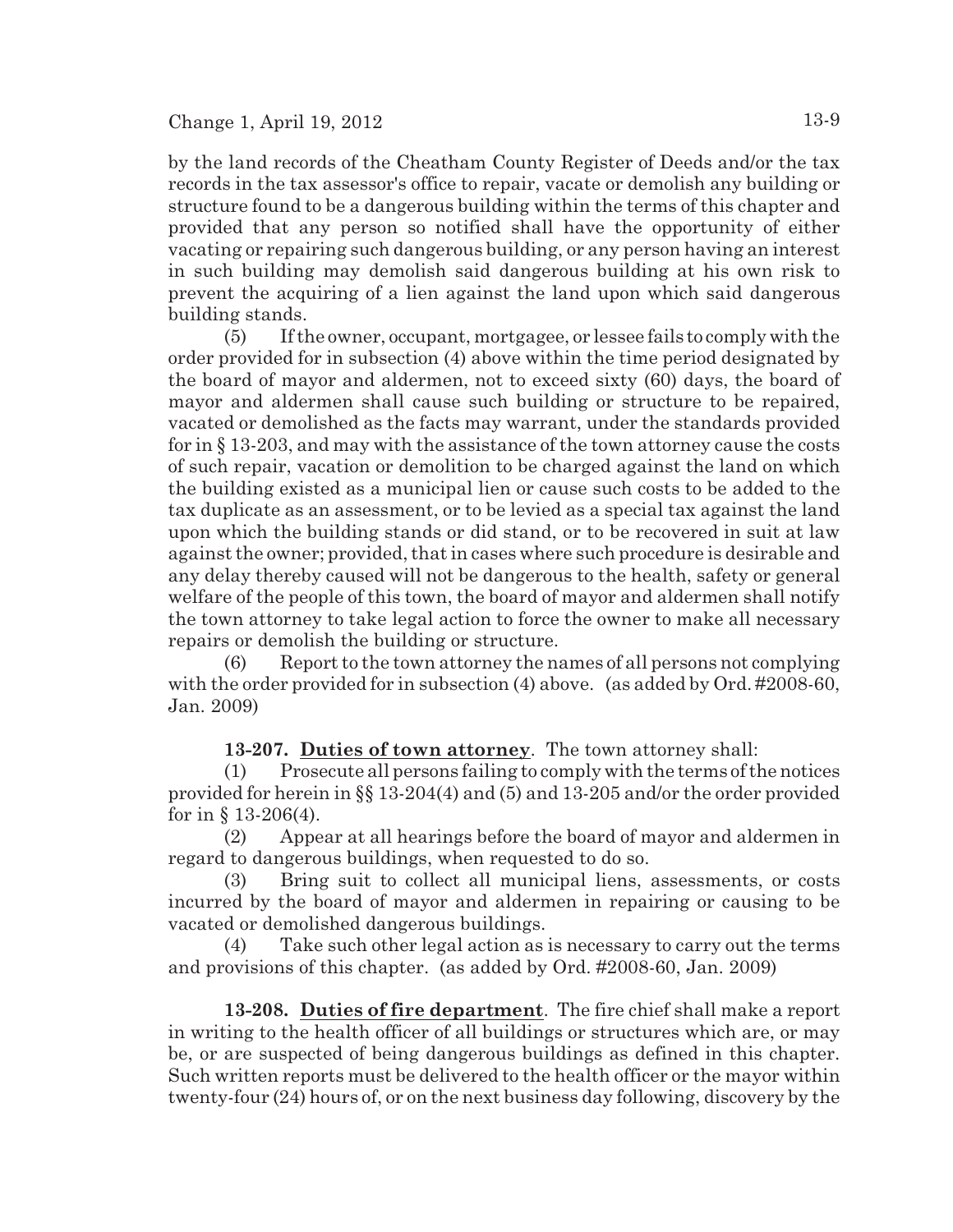fire chief. In the event a weekend or holiday next follows discovery of the dangerous building, the fire chief may make an initial oral report to the health officer or the mayor and then file his written report on the next business day following discovery. (as added by Ord. #2008-60, Jan. 2009)

**13-209. Emergency cases; imminent danger**. In cases where it reasonably appears that there is immediate danger to the life, health or safety of any person unless a dangerous building as defined herein is immediately repaired, vacated or demolished, the health officer shall have the right to cause the immediate repair, rehabilitation, removal, vacation or demolition of such dangerous building. For the purpose of immediately causing such building, structure or portion thereof to be made safe or removed, the health officer may enter such building, structure or premises upon which the imminent danger is located, or abutting land or structures, at once, with such assistance and at such cost(s) as he may deem necessary. The health officer may vacate adjacent buildings and/or structures and protect the public by appropriate barricades or other such means as may be necessary, and for this purpose may close a public or private street, alley or means of access. The costs of such emergency repair, vacation or demolition of such dangerous building, as well as any necessary vacation of adjacent properties, shall be collected in the manner provided in § 13-206. The decision of the health officer shall be final in cases of emergency, without notice to the owner, which in the health officer's opinion involve such imminent danger to human life, health or safety. (as added by Ord. #2008-60, Jan. 2009)

**13-210. Owner absent from town**. In cases, other than emergencies as defined in § 13-209, where the owner, occupant, lessee, or mortgagee is absent from the Town of Pegram, all notices or orders provided for herein shall be sent by registered mail to the owner, occupant, lessee or mortgagee and all other persons having an interest in said building as shown in the Cheatham County land records of the register of deeds and/or in the tax assessor's office, to the last known address of each and a copy of such notice shall be posted conspicuously on the dangerous building to which it relates. Such mailing and posting shall be deemed adequate service. Alternatively, the notices and orders provided for herein may be served on such parties in the same manner as a summons is served in the courts of general jurisdiction. (as added by Ord. #2008-60, Jan. 2009)

**13-211. Administrative liability**. No officer, agent or employee of the town shall render himself personally liable for any damage that may accrue to persons or property as a result of any act required or permitted in the discharge of his duties under this chapter. Any suit brought against any officer, agent or employee of the town as a result of any act required or permitted in the discharge of his duties under this chapter shall be defended by the town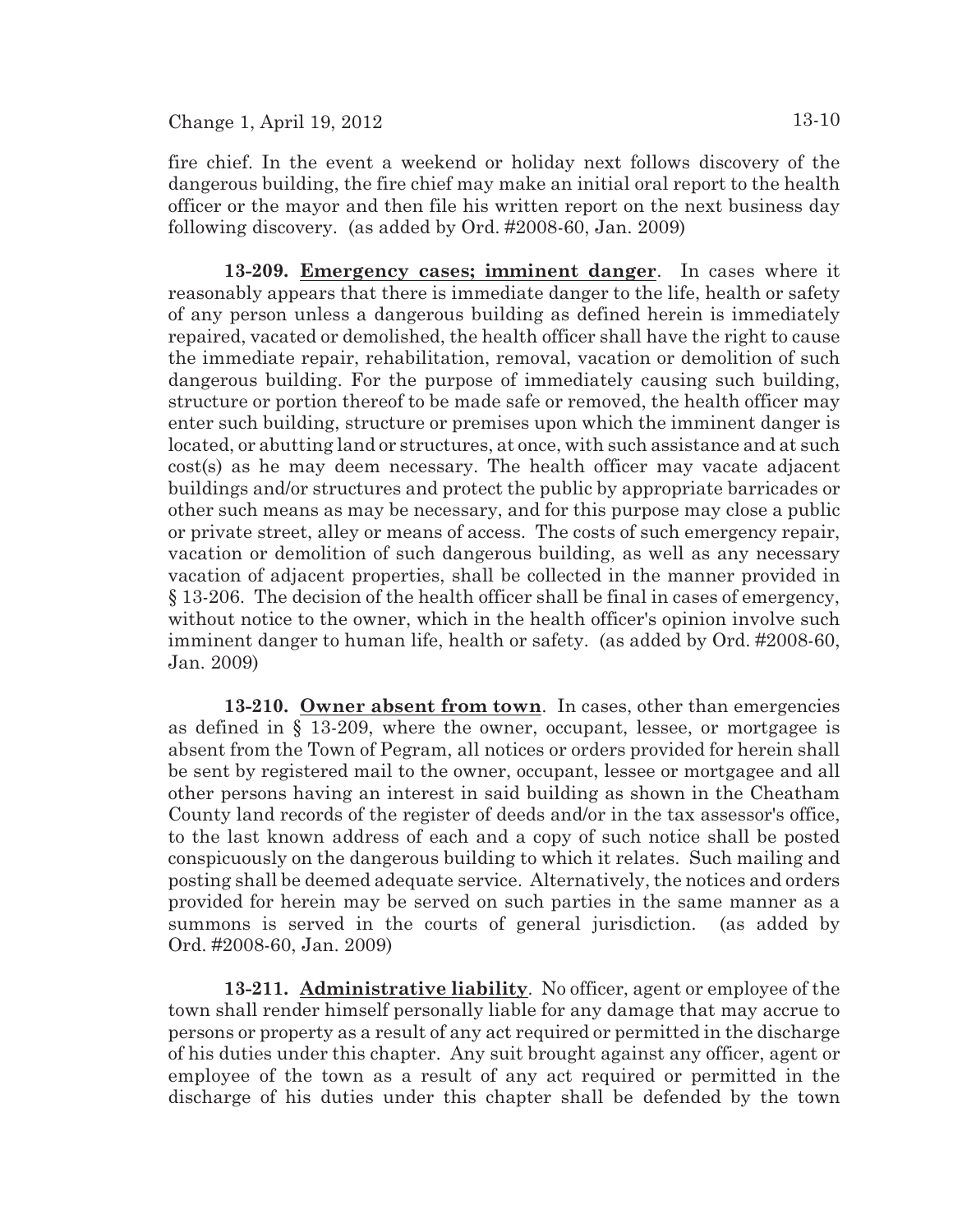attorney until the final determination of the proceeding. (as added by Ord. #2008-60, Jan. 2009)

# **13-212. Violations; penalty for disregarding notices or orders**.

(1) Any owner of any dangerous building who shall fail to comply with any notice or order to repair, vacate or demolish such building when such notice or order is given by any person authorized by this chapter to give such notice or order shall be guilty of a misdemeanor and upon conviction thereof shall be fined as provided by municipal code or state statute.

(2) Any occupant or lessee in possession of a dangerous building who fails to comply with any notice to vacate or who fails to repair such building or structure in accordance with any notice given under the provisions of this chapter shall be guilty of a misdemeanor and upon conviction thereof shall be fined as provided by municipal code or state statute.

(3) Any person removing the notices provided for in §§ 13-204 and/or 13-205 shall be guilty of a misdemeanor and upon conviction thereof shall be fined as provided by municipal code or state statute.

(4) Each day that a violation of any provision of this chapter continues shall constitute a separate offense and an additional violation. Any fine imposed as a result hereof is intended to be remedial in nature for the purpose of deterrence and to protect the public health, safety and welfare of the residents of Pegram. (as added by Ord. #2008-60, Jan. 2009)

**13-213. Expenses to be a lien on property**. Any and all expenses incurred under the requirements of this chapter shall be charged to the owner of the premises involved as shown by the books of the tax assessor's office and/or in the Cheatham County Register of Deed's office and shall be a lien against the real property upon which such costs were incurred, until paid. (as added by Ord. #2008-60, Jan. 2009)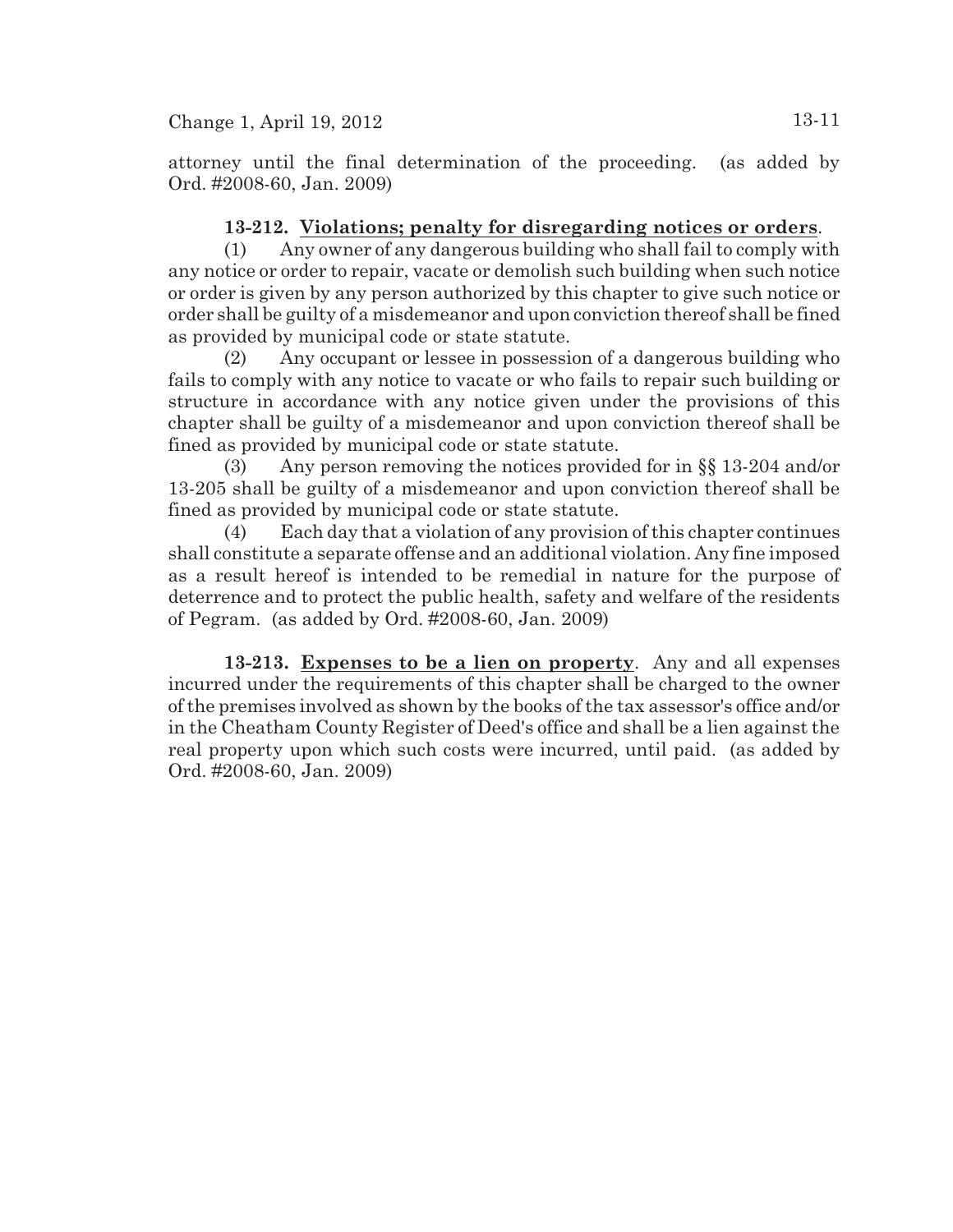### **CHAPTER 3**

### **JUNKYARDS**

### **SECTION**

- 13-301. Definitions.
- 13-302. Junkyard screening.
- 13-303. Screening methods.
- 13-304. Requirements for effective screening.
- 13-305. Maintenance of screens.
- 13-306. Utilization of highway right-of-way.
- 13-307. Non-conforming junkyards.
- 13-308. Permits and fees.

**13-301. Definitions**. (1) "Junk" shall mean old or scrap copper, brass, rope, rags, batteries, paper, trash, rubber, debris, waste, or junked, dismantled, or wrecked automobiles, trucks, vehicles of all kinds, or parts thereof, iron, steel, and other old or scrap ferrous or nonferrous material.

(2) "Junkyard" shall mean an establishment or place of business which is maintained, operated, or used for storing, keeping, buying, or selling junk, or for the maintenance or operation of an automobile graveyard. This definition includes scrap metal processors, used auto parts yards, yards providing temporary storage of automobile bodies or parts awaiting disposal as a normal part of the business operation when the business will continually have like materials located on the premises, garbage dumps, sanitary landfills, and recycling centers. All junk stored or kept in such yards shall be so kept that it will not catch and hold water in which mosquitoes may breed and so that it will not constitute a place or places in which rats, mice, or other vermin may be harbored, reared, or propagated. Such yards shall be maintained as to be in a sanitary condition and so as not to be a menace to the public health or safety.

(3) "Recycling center" means an establishment, place of business, facility or building which is maintained, operated, or used for the storing, keeping, buying, or selling of newspaper or used food or beverage containers or plastic containers for the purpose of converting such items into a usable product.

(4) "Person" means any individual, firm, agency, company, association, partnership, business trust, joint stock company, body politic, or corporation.

(5) "Screening" means the use of plantings, fencing, natural objects, and other appropriate means which screen any deposit of junk so that the junk is not visible from the highways and streets of the town. (1990 Code, § 8-501, modified, as amended and renumbered by Ord. #2008-60, Jan. 2009)

**13-302. Junkyard screening**. Every junkyard shall be screened or otherwise removed from view by its owner or operator in such a manner as to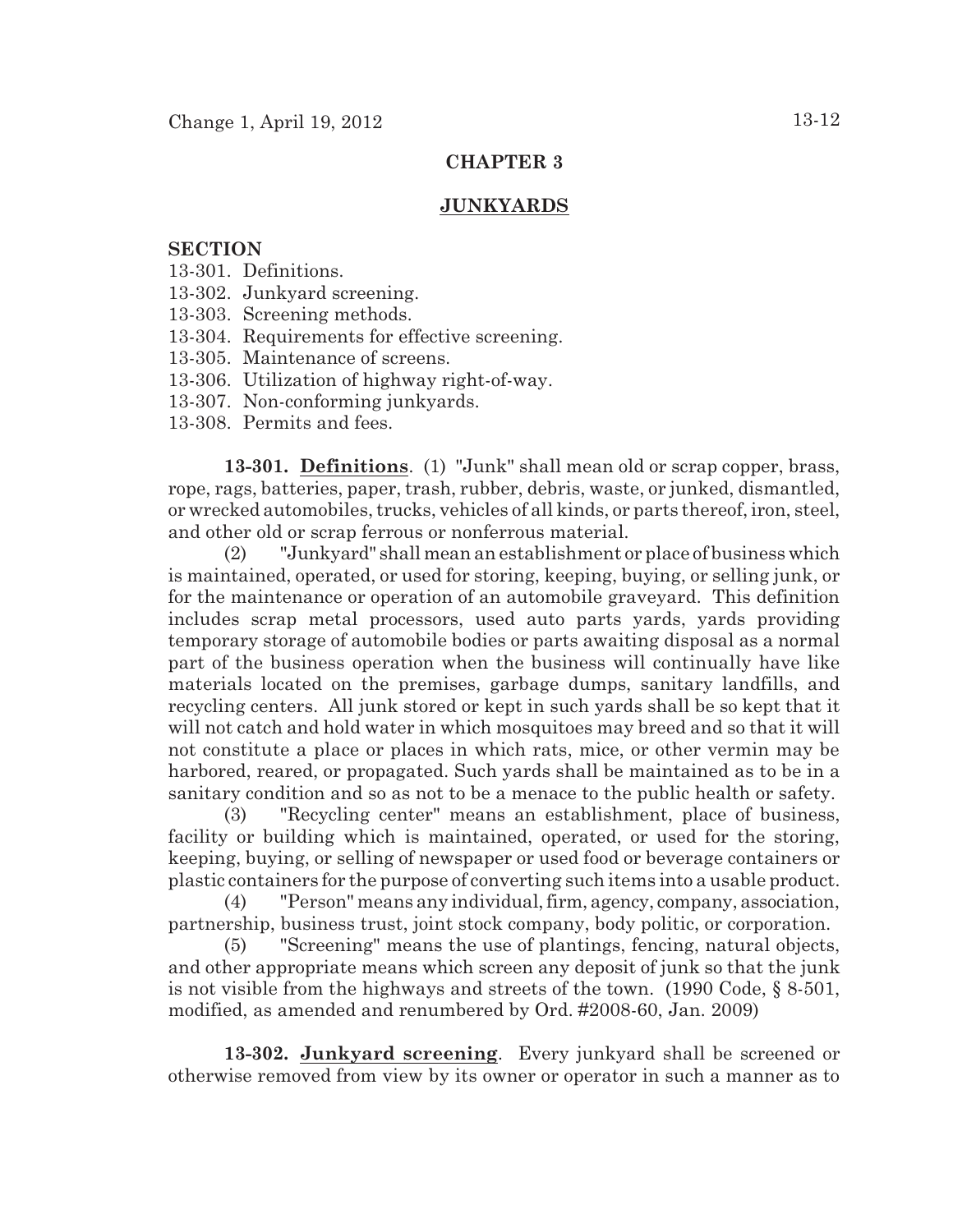bring the junkyard into compliance with this chapter. (1990 Code, § 8-502, as renumbered by Ord. #2008-60, Jan. 2009)

**13-303. Screening methods**. The following methods and materials for screening are given for consideration only:

(1) Landscape planting. The planting of trees, shrubs, etc., of sufficient size and density to provide a year-round effective screen. Plants of the evergreen variety are recommended.

(2) Earth grading. The construction of earth mounds which are graded, shaped, and planted to a natural appearance.

(3) Architectural barriers. The utilization of:

(a) Panel fences made of metal, plastic, fiberglass, or plywood.

(b) Wood fences of vertical or horizontal boards using durable woods such as western cedar or redwood or others treated with a preservative.

(c) Walls of masonry, including plain or ornamented concrete block, brick, stone, or other suitable materials.

(4) Natural objects. Naturally occurring rock outcrops, woods, earth mounds, etc., may be utilized for screening or used in conjunction with fences, plantings, or other appropriate objects to form an effective screen. (1990 Code, § 8-503, as renumbered by Ord. #2008-60, Jan. 2009)

**13-304. Requirements for effective screening**. Screening may be accomplished using natural objects, earth mounds, landscape plantings, fences, or other appropriate materials used singly or in combination as approved by the town. The effect of the completed screening must be the concealment of the junkyard from view on a year-round basis.

(1) Screens which provide a "see-through" effect when viewed from a moving vehicle shall not be acceptable.

(2) Open entrances through which junk materials are visible from the main traveled way shall not be permitted except where entrance gates, capable of concealing the junk materials when closed, have been installed. Entrance gates must remain closed from sundown to sunrise.

(3) Screening shall be located on private property and not on any part of the highway right-of-way.

(4) At no time after the screen is established shall junk be stacked or placed high enough to be visible above the screen nor shall junk be placed outside of the screened area.

(5) All such junkyards shall be enclosed within close fitting plank or metal solid fences touching the ground on the bottom and being not less than six (6) feet in height, such fence to be built so that it will be impossible for stray cats and/or stray dogs to have access to such junkyards. (1990 Code, § 8-504, modified, as renumbered by Ord. #2008-60, Jan. 2009)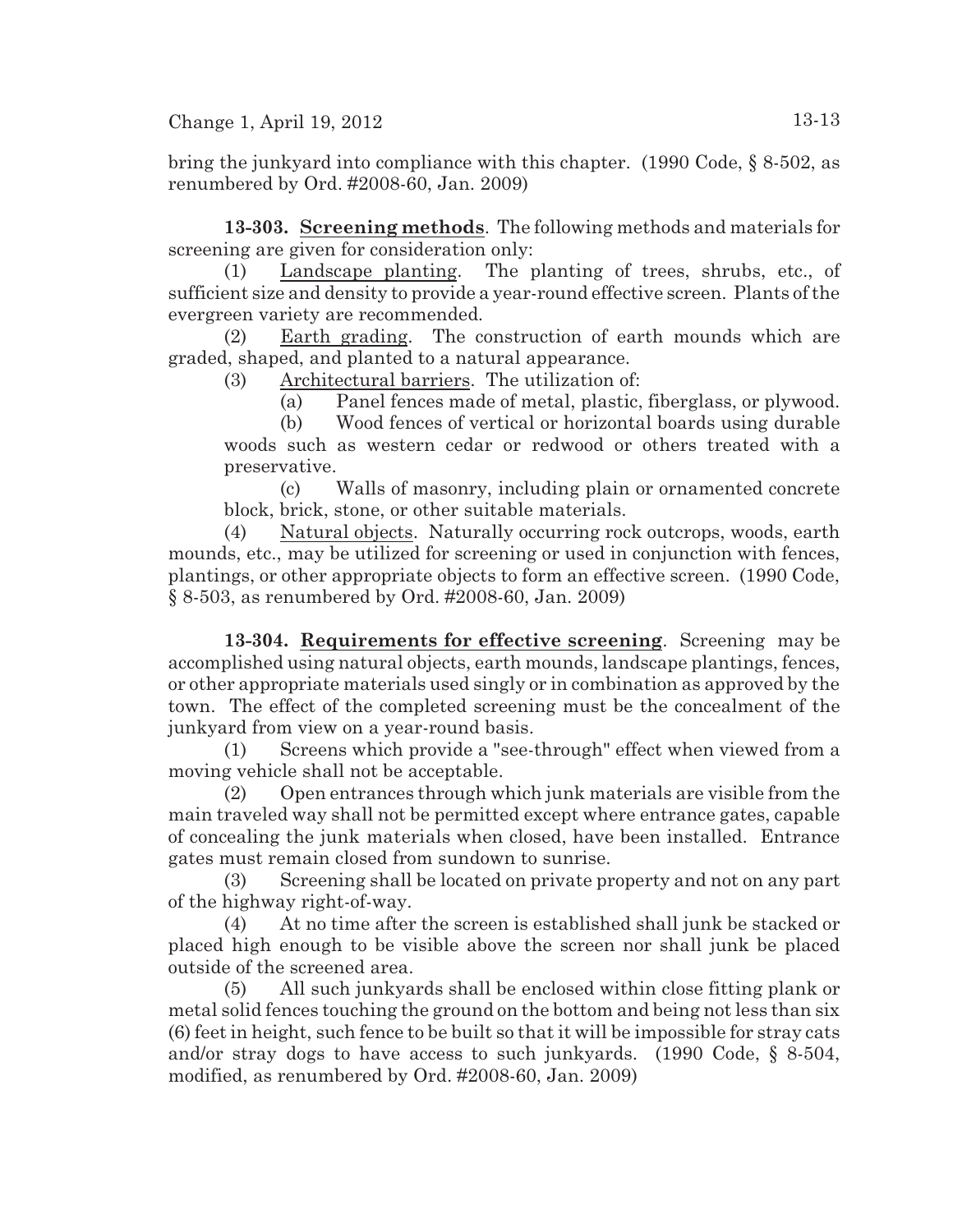**13-305. Maintenance of screens**. The owner or operator of the junkyard shall be responsible for maintaining the screen in good repair to insure the continuous concealment of the junkyard. Damaged or dilapidated screens, including dead or diseased plantings, which permit a view of the junk within shall render the junkyard visible and shall be in violation of this code and shall be replaced as required by the town.

If not replaced within sixty (60) days the town shall replace said screening and shall require payment upon demand. Failure to pay in full shall result in the fee plus interest to be assessed to the property and shall be combined with the subsequent taxation of the property by the town. (1990 Code, § 8-505, as renumbered by Ord. #2008-60, Jan. 2009)

**13-306. Utilization of highway right-of-way**. The utilization of highway right-of-way for operating or maintaining any portion of a junkyard is prohibited; this shall include temporary use for the storage of junk pending disposition. (1990 Code, § 8-506, as renumbered by Ord. #2008-60, Jan. 2009)

**13-307. Non-conforming junkyards**. Those junkyardswithinthe town and lawfully in existence prior to the enactment of this code, which do not conform with the provisions of the code shall be considered as "non-conforming." Such junkyards may be subject to the following conditions, any violation of which shall terminate the non-conforming status:

- (1) The junkyard must continue to be lawfully maintained.
- (2) There must be existing property rights in the junk or junkyard.
- (3) Abandoned junkyards shall no longer be lawful.

(4) The location of the junkyard may not be changed for any reason. If the location is changed, the junkyard shall be treated as a new establishment at a new location and shall conform to the laws of the town.

(5) The junkyard may not be extended or enlarged. (1990 Code, § 8-507, as renumbered by Ord. #2008-60, Jan. 2009)

**13-308. Permits and fees**. It shall be unlawful for any junkyard located within the town to operate without a "Junkyard Control Permit" issued by the town.

(1) Permits shall be valid for the fiscal year for which issued and shall be subject to renewal each year. The town's fiscal year begins on July 1 and ends on June 30 the year next following.

(2) Each application for an original or renewal permit shall be accompanied by a fee of fifty dollars (\$50.00) which is not subject to either proration or refund.

(3) All applications for an original or renewal permit shall be made on a form prescribed by the town.

(4) Permits shall be issued only to those junkyards that are in compliance with these rules.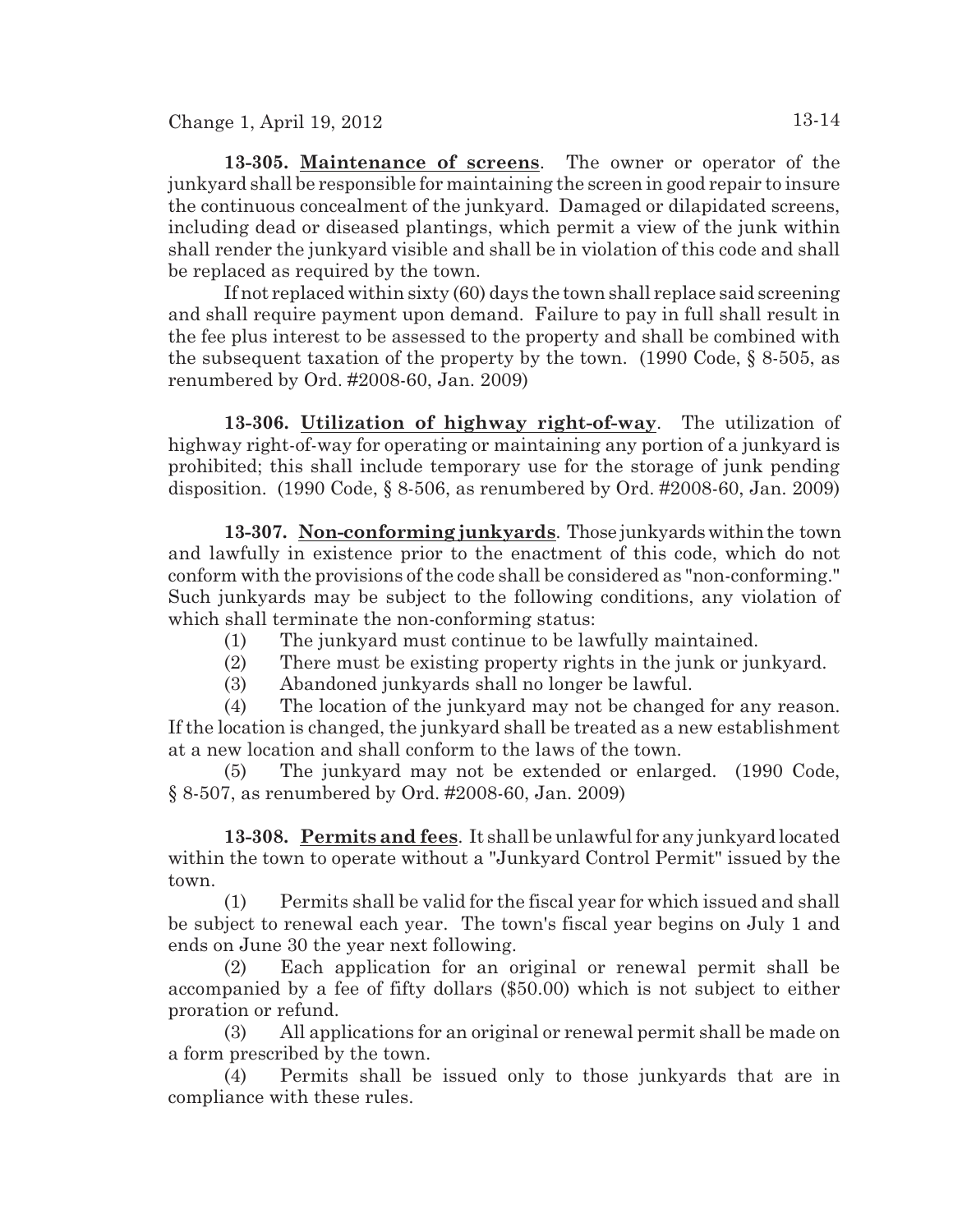(5) A permit is valid only while held by the permittee and for the location for which it is issued. (1990 Code, § 8-508, as renumbered by Ord. #2008-60, Jan. 2009)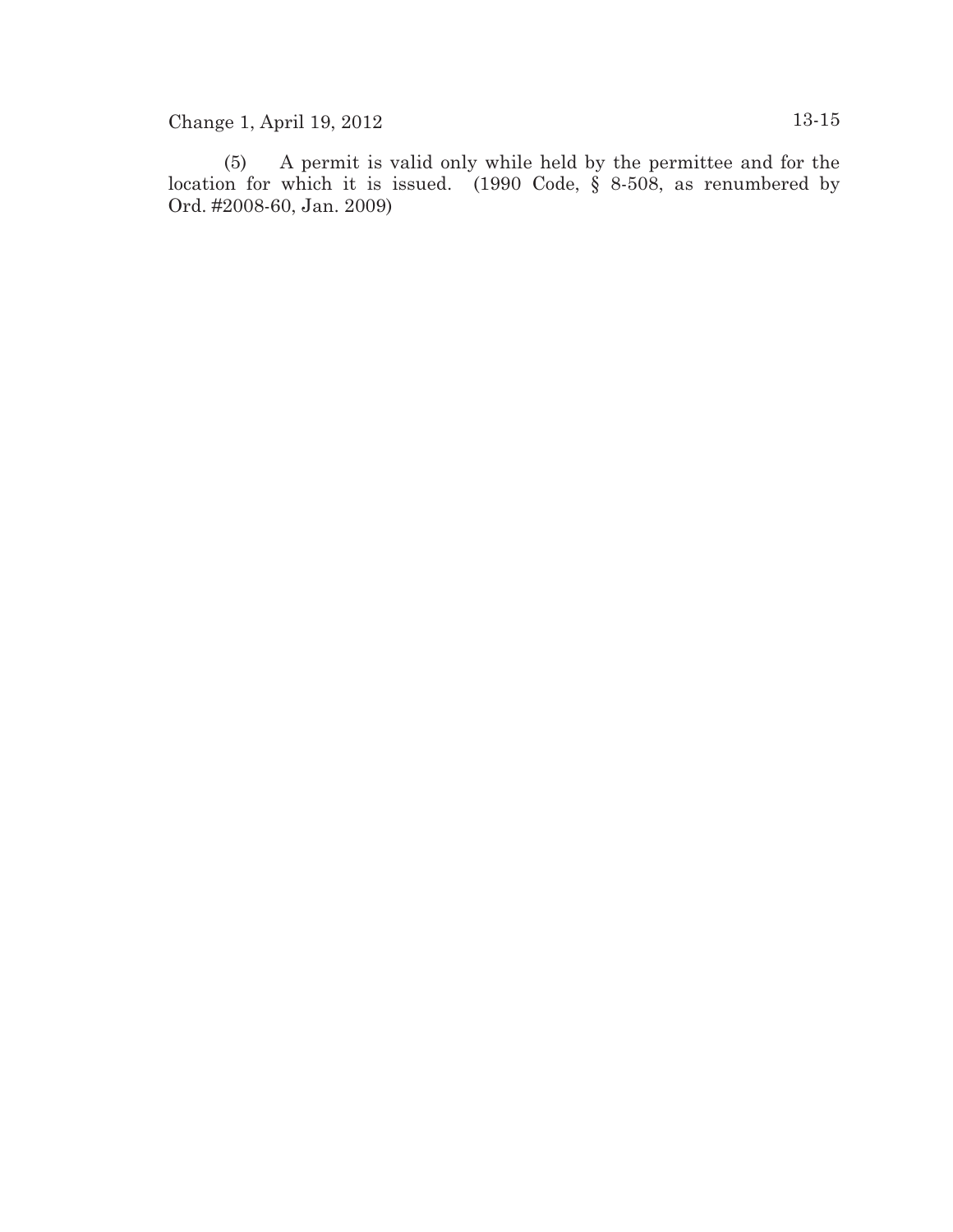### **CHAPTER 4**

# **ABANDONED, WRECKED, DISMANTLED OR INOPERATIVE VEHICLES**<sup>1</sup>

### **SECTION**

13-401. Definitions.

- 13-402. Storing, parking or leaving dismantled or other such motor vehicle prohibited: and declared nuisance: exceptions.
- 13-403. Notice to remove.
- 13-404. Responsibility for removal.
- 13-405. Hearing.
- 13-406. Removal of motor vehicle from property.
- 13-407. Notice of removal.
- 13-408. Disposition of vehicles.
- 13-409. Storage of vehicles.
- 13-410. Redemption of impounded vehicle.
- 13-411. Penalty.
- 13-412. [Deleted.]
- 13-413. [Deleted.]
- 13-414. [Deleted.]

**13-401. Definitions**. For the purpose of this chapter, the following terms, phrases, words, and their derivations shall have the meaning given herein. When not inconsistent with the context, words used in the present tense include the future, words in the plural number include the singular number and words in the singular number include the plural number. The word "shall" is always mandatory and not merely directory.

- (1) "Town" is the Town of Pegram.
- (2) "Mayor" is the Mayor of the Town of Pegram.

(3) "Motor vehicle" is any vehicle which is self-propelled and designed to travel along the ground and shall include, but not be limited to automobiles, buses, motor-bikes, motorcycles, motorscooters, trucks, tractors, riding lawn movers, go-carts, golf carts, campers and trailers.

(4) "Junked motor vehicle" is any motor vehicle, as defined by § 13-401(3), which does not have lawfully affixed thereto an unexpired license plate or the condition of which is wrecked, dismantled, partially dismantled,

Motor vehicles and traffic: title 15.

State law reference

<sup>&</sup>lt;sup>1</sup>Municipal code reference

Tennessee Code Annotated, § 55-16-101, et seq.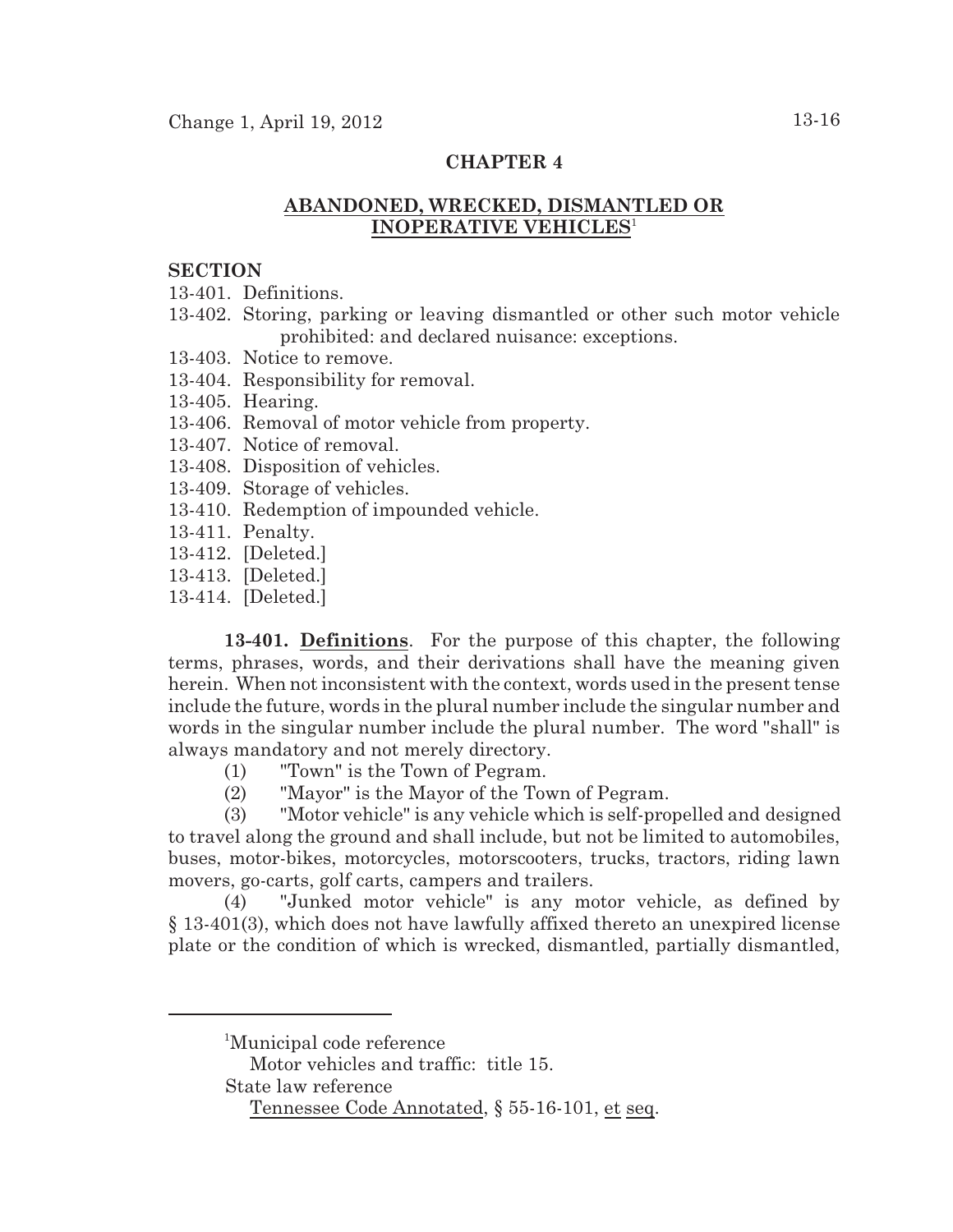inoperative, abandoned or discarded, or constitutes a public nuisance and/or affecting the health and safety of the community as a whole.

(5) "Person" shall mean any person, firm, partnership, association, corporation, company or organization of any kind.

(6) "Private property" shall mean any real property within the town which is privately owned and which is not public property as defined in this subsection.

(7) "Public property" shall mean any street or highway which shall include the entire width between the boundary lines of every way publicly maintained for the purposes of vehicular travel, and shall also mean any other publicly owned property or facility.

(8) Failure to have lawfully affixed thereto an unexpired license plate as required in the State of Tennessee shall constitute a rebuttable presumption of a junked motor vehicle. (1990 Code, § 8-601, modified, as renumbered by Ord. #2008-60, Jan. 2009)

**13-402. Storing, parking or leaving dismantled or other such motor vehicle prohibited: and declared nuisance: exceptions**. No person shall park, store, leave, or permit the parking, storing, or leaving of any motor vehicle of any kind which is in an abandoned, wrecked, dismantled, inoperative, rusted, junked or partially dismantled condition whether attended or not, upon any public or private property within the town for a period of time in excess of seventy-two (72) hours. The presence of an abandoned, wrecked, dismantled, inoperative, rusted, junked or partially dismantled vehicle or parts thereof, on private or public property is hereby declared a public nuisance which may be abated as such in accordance with the provisions of this chapter. This section shall not apply to any vehicle enclosed within a building on private property or to any vehicle held in connection with a business enterprise, lawfully licensed by the town and properly operated in the appropriate business zone, pursuant to the zoning laws of the town, or to any motor vehicle in operable condition specifically adopted or designed for operation on drag strips or raceways, or any vehicle retained by the owner for antique collection purposes operable and licensed. (1990 Code, § 8-602, as renumbered by Ord. #2008-60, Jan. 2009)

**13-403. Notice to remove**. (1) Prior to commencing the hearing procedure set out in this chapter, notices shall be provided to the owner or resident of the property upon which the said vehicle is located stating that the condition of the vehicle has caused a violation of this chapter and that unless this violation is corrected within twenty-four (24) hours, procedures will commence to effect the removal of the vehicle and all costs associated with said removal, as well as attorney fees and court costs if applicable, will be levied against the owner or occupant of the property. Such twenty-four (24) hour notice or one similar thereto shall also be provided to the vehicle owner and any lien holders to the extent that their name(s) and address(es) may be reasonably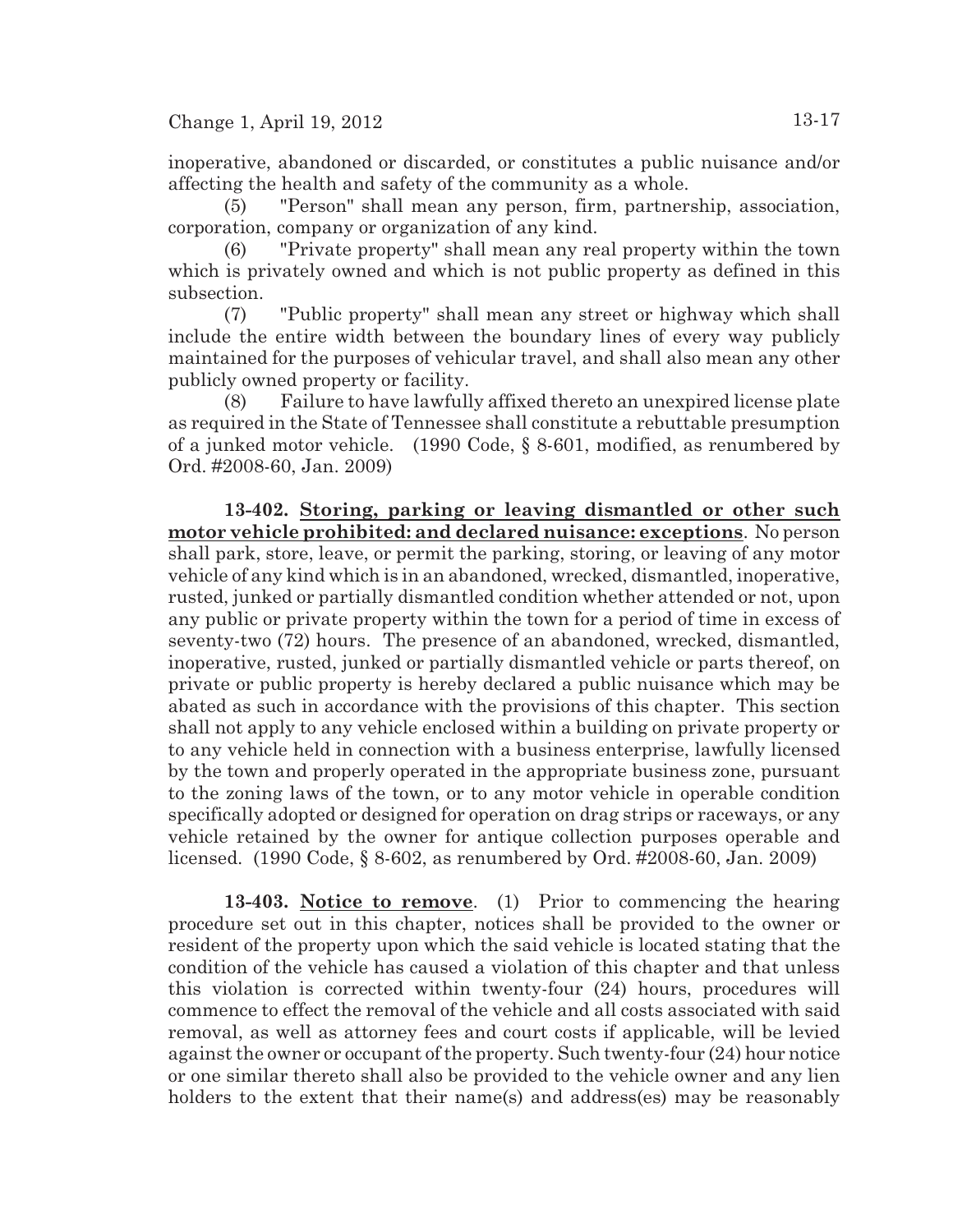ascertained after the town has first been apprised of such violation. If in the opinion of the fire chief, health officer, mayor or their designees, that an emergency exists, the vehicle may be removed immediately.

(2) If the twenty-four (24) hour preliminary notice does not accomplish the correction of the violation, the procedure hereinafter set out shall be invoked. A second notice shall be directed to the owner of the vehicle and any lien holders, if known, and the owner of the premises where same is located at least five (5) days before the time for compliance therewith. It shall constitute sufficient notice if a copy of same is posted in a conspicuous place upon the premises affected and a copy is mailed to such owner(s) and lien holder(s) at their last known address, place of residence or place of business. (1990 Code, § 8-603, as replaced and renumbered by Ord. #2008-60, Jan. 2009)

**13-404. Responsibility for removal**. Upon proper notice and opportunity to be heard, the owner of the abandoned, wrecked, dismantled, or inoperative vehicle and the owner or occupant of the private property on which the same is located, either or all of them, shall be responsible for its removal. In the event of removal and disposition by the town, the owner or occupant of the private property where same is located, shall be liable for the expenses incurred. (1990 Code, § 8-604, as renumbered by Ord. #2008-60, Jan. 2009)

**13-405. Hearing**. Within five (5) days after the mailing or other service of said notice, the persons to whom the notices are directed, or their duly authorized agents, may file a written request for a hearing before the Municipal Judge of the Town of Pegram, or its designee, for the purpose of defending the town's charges. Persons to whom the notices are directed shall be advised of the time and place of said hearing at least five (5) days in advance thereof, and the town and person(s) to whom the notice(s) have been directed may introduce such witnesses and evidence as either party deems necessary. (1990 Code, § 8-605, as replaced and renumbered by Ord. #2008-60, Jan. 2009)

**13-406. Removal of motor vehicle from property**. If the violation described in the notice has not been remedied within five (5) days of the mailing or service of the second notice, or in the event that a notice requesting a hearing is timely filed, a hearing is had and the existence of the violation is affirmed by the municipal judge, the mayor or his designee shall have the right to take possession of the junked motor vehicle and remove it from the premises. It shall be unlawful for any person to interfere with, hinder or refuse to allow the town designee to enter upon private property for the purpose of removing a vehicle under the provisions of this chapter. (1990 Code, § 8-606, as replaced and renumbered by Ord. #2008-60, Jan. 2009)

**13-407. Noticeof removal**. Within forty-eight (48) hours of the removal of such vehicle, the mayor shall give notice to the registered owner of the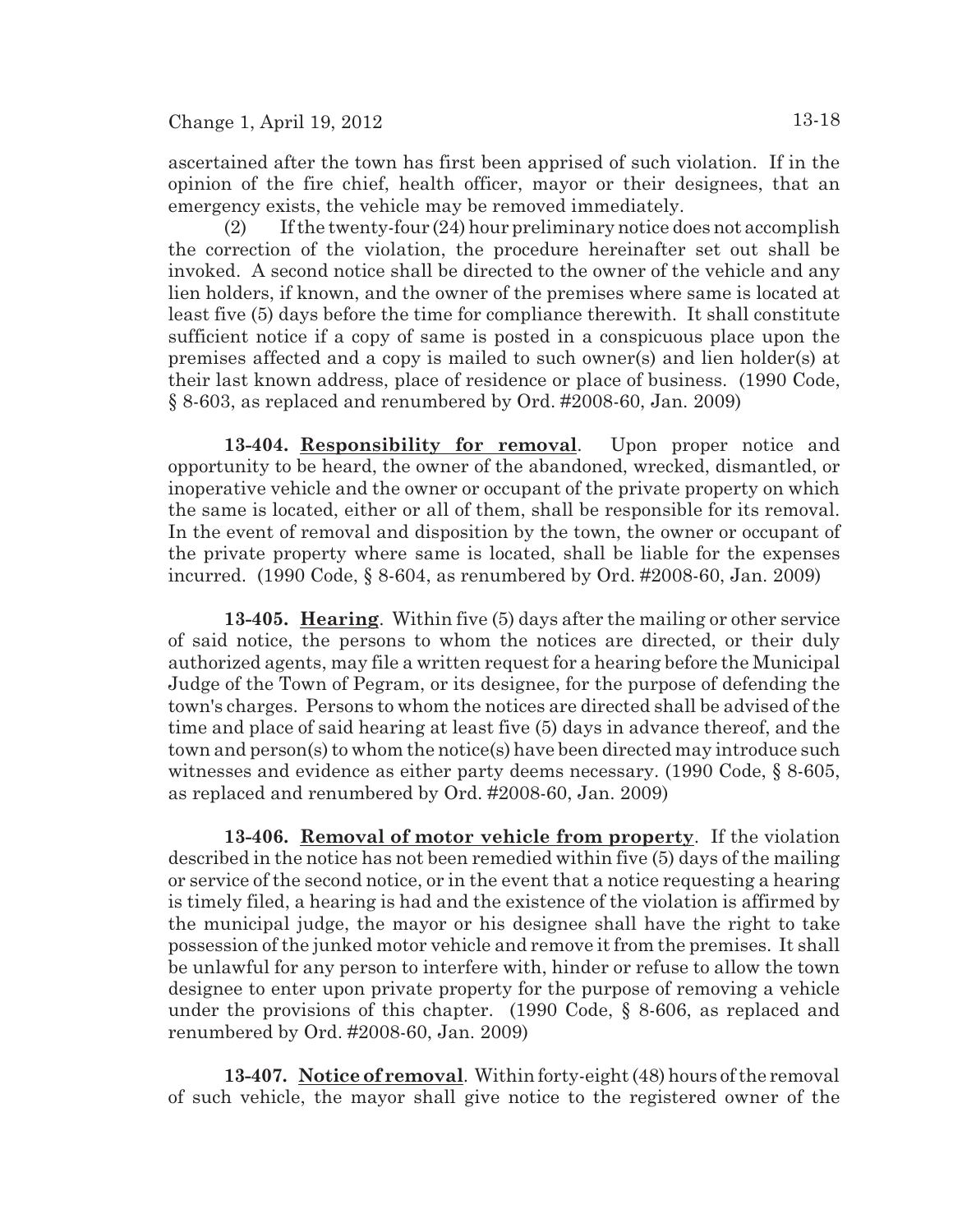2009)

vehicle, if known, and also to the owner or occupant of the private property from which the vehicle was removed, that said vehicle, or vehicles, has been impounded and stored for violation of this chapter. The notice shall give the location of where the vehicle or vehicles, is stored, and the costs incurred by the town for removal. (1990 Code, § 8-610, as renumbered by Ord. #2008-60, Jan.

**13-408. Disposition of vehicles**. Upon removing a vehicle, the mayor shall sell the abandoned motor vehicle at a public auction on or after ten (10) days after its removal. The purchaser of the motor vehicle shall take title to the motor vehicle free and clear of all liens and claims of ownership, shall receive a sales receipt from the mayor and upon presentation of such sales receipt shall be entitled to receive a certificate of title from the Department of Revenue for the State of Tennessee. The proceeds of the sale of an abandoned motor vehicle shall be used for payment of the expenses of the auction, the cost of towing, preserving, and storing the abandoned motor vehicle, and all notice and publication costs, together with any other costs associated with the process. Any remainder from the proceeds of a sale shall be held for the owner of the vehicle or any entitled lienholder for period of sixty (60) days and if not claimed, then shall be deposited in the general fund of the town. Should the sale of any vehicle for any reason be invalid, the town's liability shall be limited to the return of the purchase price. (1990 Code, § 8-611, as renumbered by Ord. #2008-60, Jan. 2009)

**13-409. Storage of vehicles**. The town, through its agents, employees and servants, may utilize municipal property for the storage of impounded vehicles, and in such event shall be entitled to storage costs not to exceed ten dollars (\$10.00) per day, or a daily rate charged by a commercial storage facility, for enforcement as set forth herein. (as renumbered by Ord. #2008-60, Jan. 2009)

**13-410. Redemption ofimpounded vehicle**. The owner of any vehicle seized under the provisions of this chapter may redeem such vehicle at any time after its removal but prior to the sale or destruction thereof upon proof of ownership and payment to the Town of Pegram of any and all expenses incurred by the Town of Pegram in connection with the enforcement of this chapter as determined by the mayor or his designee. (1990 Code, § 8-612, as renumbered by Ord. #2008-60, Jan. 2009)

**13-411. Penalty**. Any person violating any of the provisions of this chapter shall be guilty of a misdemeanor, and upon conviction shall be subject to punishment in accordance with the general penalty provisions of this code of ordinances. Each act in violation of the provisions hereof and/or each day that an act is allowed to continue in violation of the provisions hereof is deemed a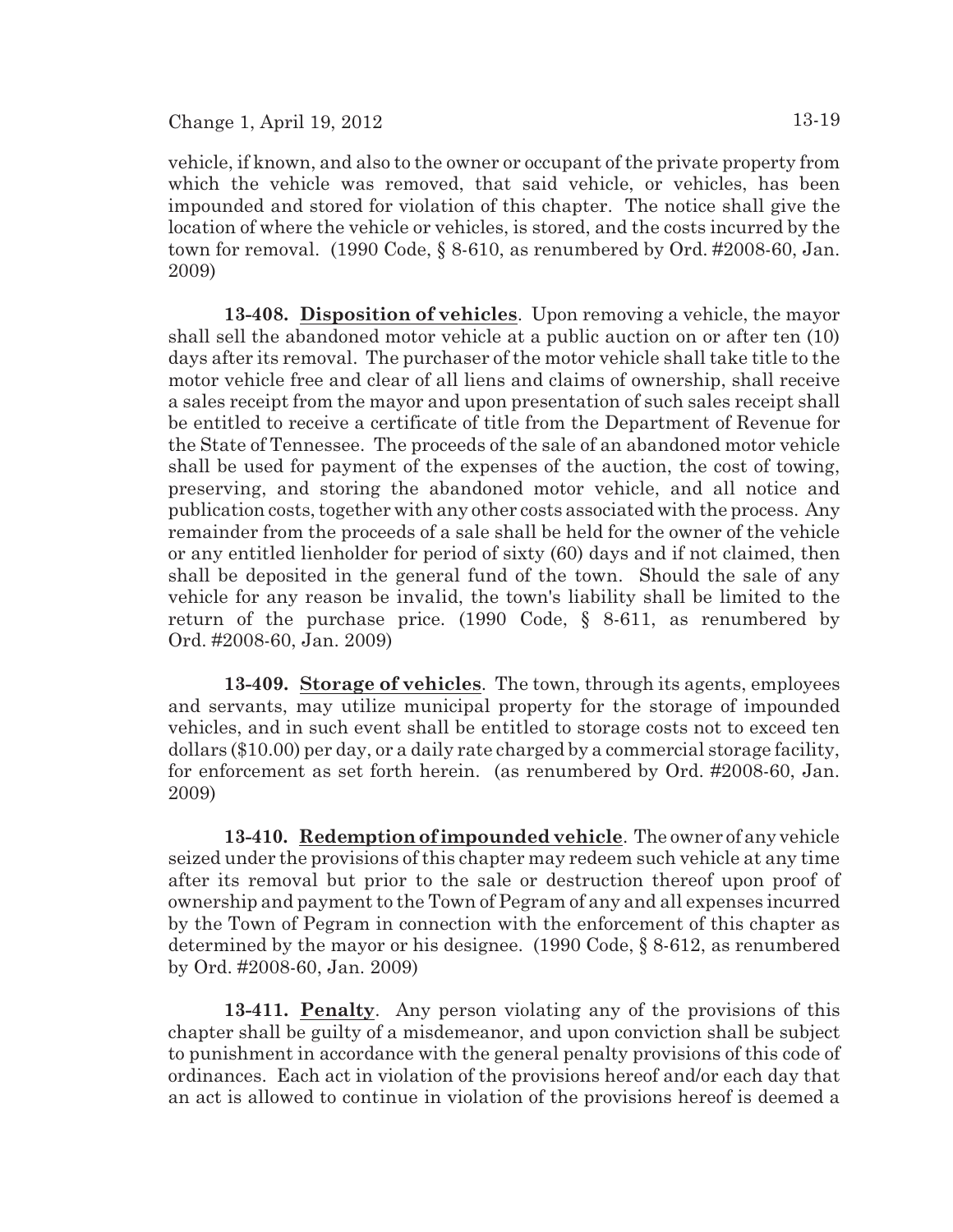separate offense and an additional violation. Any fine imposed as a result hereof is intended to be remedial in nature for the purpose of deterrence and to protect the public health, safety and welfare of the residents of Pegram. (1990 Code, § 8-613, modified, as amended and renumbered by Ord. #2008-60, Jan. 2009)

**13-412. [Deleted.]** (1990 Code, § 8-607, as deleted by Ord. #2008-60, Jan. 2009)

**13-413. [Deleted.]** (1990 Code, § 8-608, as deleted by Ord. #2008-60, Jan. 2009)

**13-414. [Deleted.]** (1990 Code, § 8-609, as deleted by Ord. #2008-60, Jan. 2009)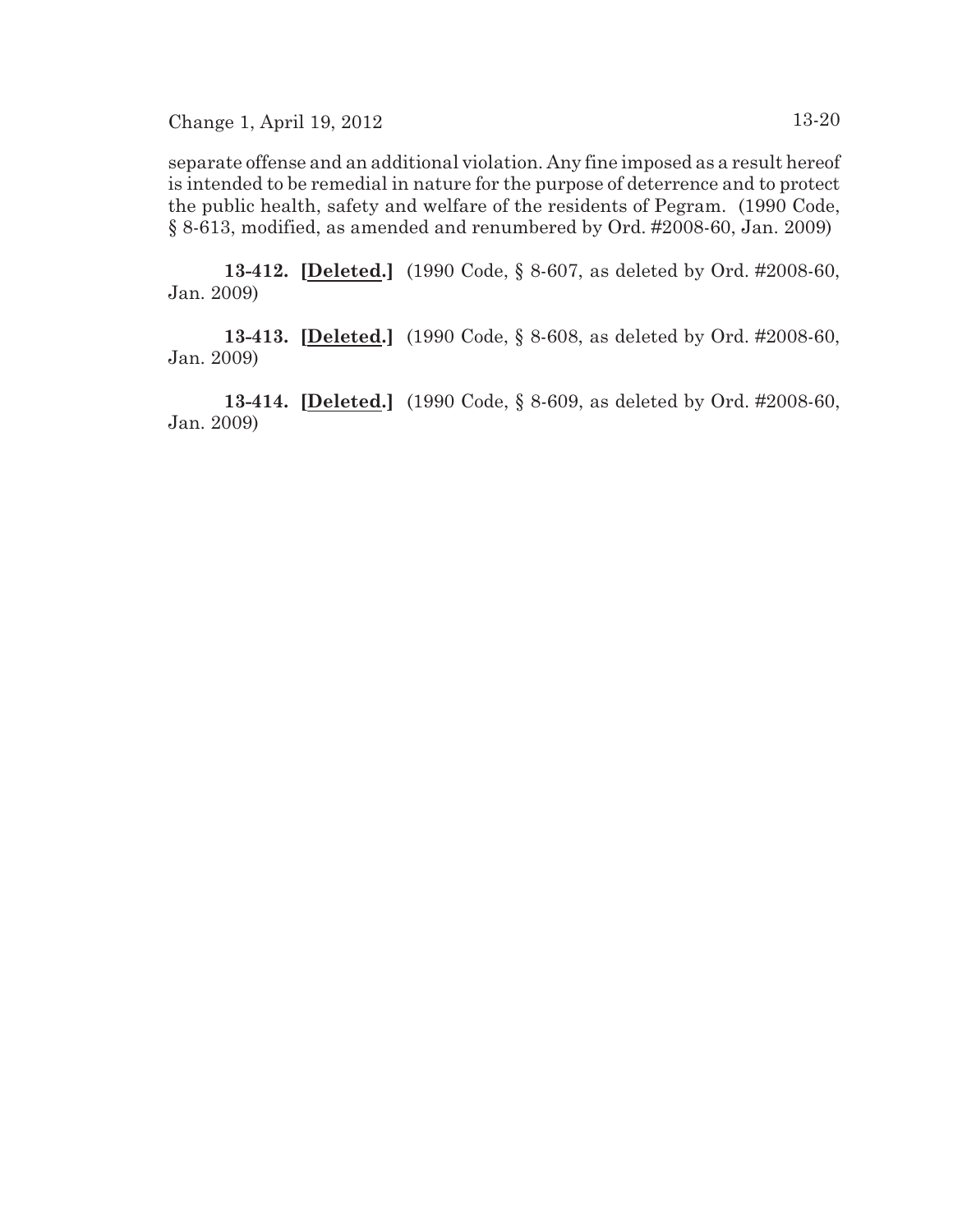## **CHAPTER 5**

### **SLUM CLEARANCE**

### **SECTION**

- 13-501. Findings of board.
- 13-502. Definitions.
- 13-503. "Public officer" designated; powers.
- 13-504. Initiation of proceedings; hearings.
- 13-505. Orders to owners of unfit structures.
- 13-506. When public officer may repair, etc.
- 13-507. When public officer may remove or demolish.
- 13-508. Lien for expenses; sale of salvage materials; other powers not limited.
- 13-509. Basis for a finding of unfitness.
- 13-510. Service of complaints or orders.
- 13-511. Enjoining enforcement of orders.
- 13-512. Additional powers of public officer.
- 13-513. Powers conferred are supplemental.
- 13-514. Structures unfit for human habitation deemed unlawful.

**13-501. Findings of board**. Pursuant to Tennessee Code Annotated, § 13-21-101, et seq., the board of mayor and aldermen finds that there exists in the town structures which are unfit for human occupation due to dilapidation, defects increasing the hazards of fire, accident or other calamities, lack of ventilation, light or sanitary facilities, or due to other conditions rendering such dwellings unsafe or unsanitary, or dangerous or detrimental to the health, safety and morals, or otherwise inimical to the welfare of the residents of the town. (Ord. #1997-1, March 1997, as renumbered by Ord. #2008-60, Jan. 2009)

**13-502. Definitions**. (1) "Dwelling" means any building or structure, or part thereof, used and occupied for human occupation or use or intended to be so used, and includes any outhouses and appurtenances belonging thereto or usually enjoyed therewith.

(2) "Municipality" shall mean the Town of Pegram, Tennessee, andthe areas encompassed within existing town limits or as hereafter annexed.

(3) "Governing body" shall mean the board of mayor and aldermen charged with governing the town.

(4) "Public officer" shall mean the officer or officers who are authorized by this chapter to exercise the powers prescribed herein and pursuant to Tennessee Code Annotated, § 13-21-101, et seq.

(5) "Public authority" shall mean any housing authority or any officer who is in charge of any department or branch of the government of the town or state relating to health, fire, building regulations, or other activities concerning structures in the town.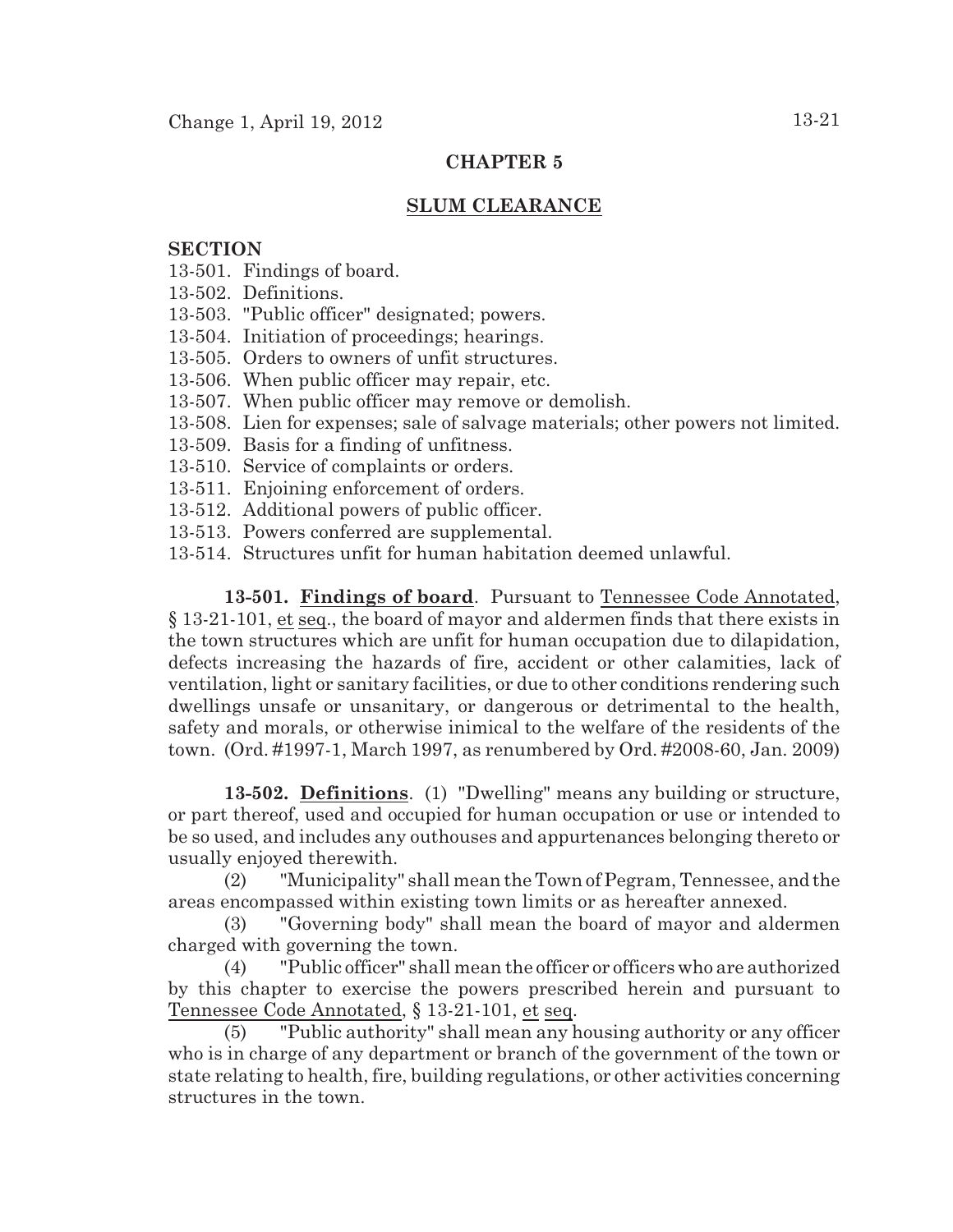(6) "Owner" shall mean the holder of title in fee simple and every mortgagee of record.

(7) "Parties in interest" shall mean all individuals, associations, corporations and others who have interest of record in a dwelling and any who are in possession thereof.

(8) "Structures" shall mean any dwelling or place of public accommodation or vacant building or structure suitable as a dwelling or place of public accommodation. (Ord. #1997-1, March 1997, as renumbered by Ord. #2008-60, Jan. 2009)

**13-503. "Public officer" designated; powers**. There is hereby designated and appointed a "public officer," to be the building inspector of the town, to exercise the powers prescribed by this chapter, which powers shall be supplemental to all others held by the building inspector. (Ord. #1997-1, March 1997, as renumbered by Ord. #2008-60, Jan. 2009)

**13-504. Initiation of proceedings; hearings**. Whenever a petition is filed with the public officer by a public authority or by at least five (5) residents of the town charging that any structure is unfit for human occupancy or use, or whenever it appears to the public officer (on his own motion) that any structure is unfit for human occupation or use, the public officer shall, if his preliminary investigation discloses a basis for such charges, issue and cause to be served upon the owner of, and parties in interest of, such structure a complaint stating the charges in that respect and containing a notice that a hearing will be held before the public officer (or his designated agent) at a place therein fixed, not less than ten (10) days nor more than thirty (30) days after the service of the complaint; and the owner and parties in interest shall have the right to file an answer to the complaint and to appear in person, or otherwise, and give testimony at the time and place fixed in the complaint; and the rules of evidence prevailing in courts of law or equity shall not be controlling in hearings before the public officer. (Ord. #1997-1, March 1997, as renumbered by Ord. #2008-60, Jan. 2009)

**13-505. Orders to owners of unfit structures**. If, after such notice and hearing as provided for in the preceding section, the public officer determines that the structure under consideration is unfit for human occupancy or use, he shall state in writing his findings of fact in support of such determination and shall issue and cause to be served upon the owner thereof an order.

(1) If the repair, alteration or improvement of the structure can be made at a reasonable cost in relation to the value of the structure (not exceeding fifty percent [50%] of the reasonable value), requiring the owner, during the time specified in the order, to repair, alter, or improve such structure to render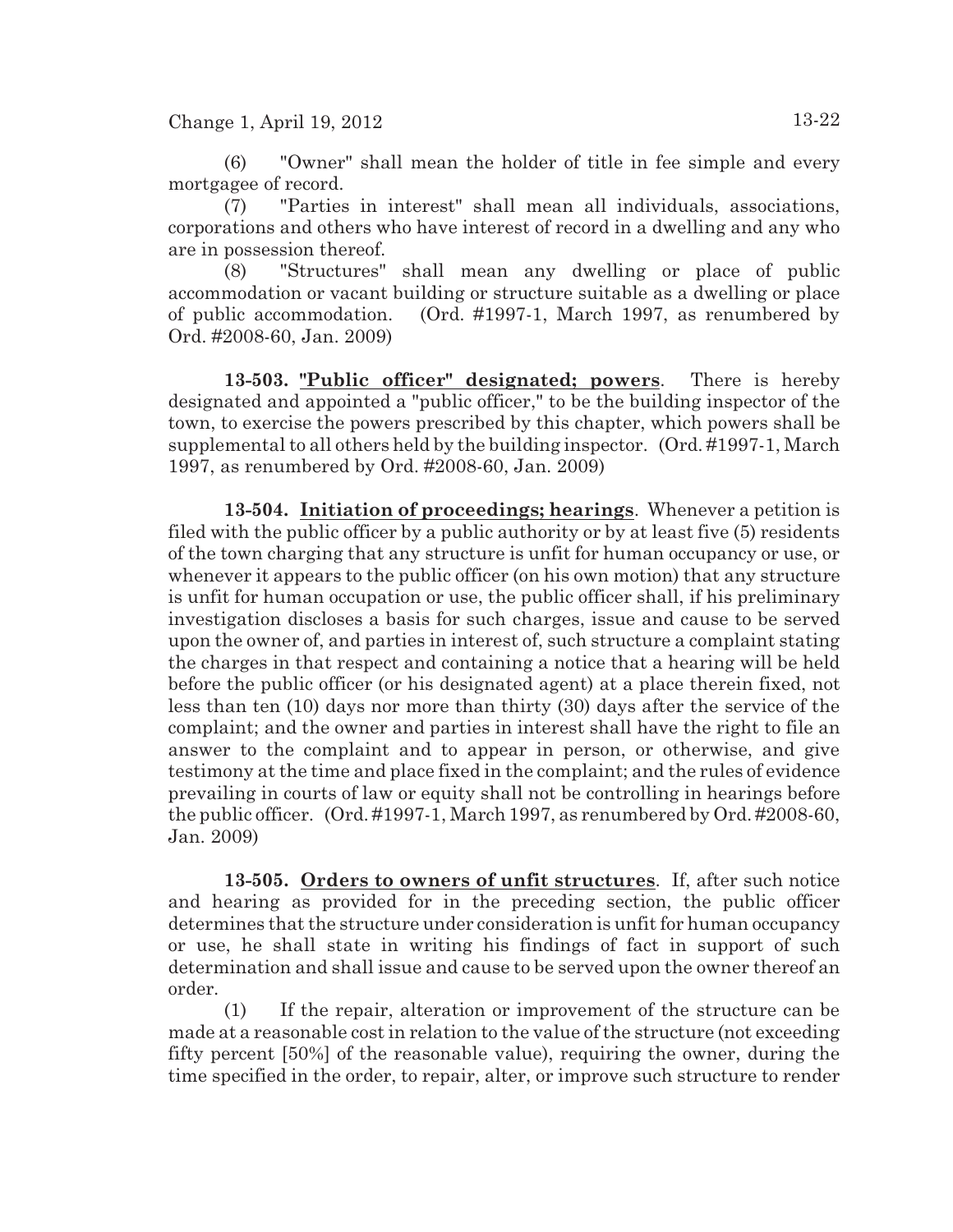it fit for human occupancy or use or to vacate and close the structure for human occupancy or use; or

(2) If the repair, alteration or improvement of said structure cannot be made at a reasonable cost in relation to the value of the structure (not to exceed fifty percent [50%] of the value of the premises), requiring the owner within the time specified in the order, to remove or demolish such structure. (Ord. #1997-1, March 1997, as renumbered by Ord. #2008-60, Jan. 2009)

**13-506. When public officer may repair, etc**. If the owner fails to comply with the order to repair, alter, or improve or to vacate and close the structure as specified in the preceding section hereof, the public officer may cause such structure to be repaired, altered, or improved, or to be vacated and closed; and the public officer may cause to be posted on the main entrance of any dwelling so closed, a placard with the following words: "This building is unfit for human occupancy or use; the use or occupation of this building for human occupancy or use is prohibited and unlawful." (Ord. #1997-1, March 1997, as renumbered by Ord. #2008-60, Jan. 2009)

**13-507. When public officer may remove or demolish**. If the owner fails to comply with an order, as specified above, to remove or demolish the structure, the public officer may cause such structure to be removed and demolished. (Ord. #1997-1, March 1997, as renumbered by Ord. #2008-60, Jan. 2009)

**13-508. Lien for expenses; sale of salvaged materials; other powers not limited**. The amount of the cost of such repairs, alterations or improvements, or vacating and closing, or removal or demolition by the public officer shall be assessed against the owner of the property, and shall upon the filing of the notice with the office of the register of deeds of Cheatham County, be a lien on the property in favor of the municipality, second only to liens of the state, county and municipality for taxes, any lien of the municipality for special assessments, and any valid lien, right, or interest in such property duly recorded or duly perfected by filing, prior to the filing of such notice. These costs shall be collected by the municipal tax collector or county trustee at the same time and in the same manner as property taxes are collected. If the owner fails to pay the costs, they may be collected at the same time and in the same manner as delinquent property taxes are collected and shall be subject to the same penalty and interest as delinquent property taxes. In addition, the municipality may collect the costs assessed against the owner through an action for debt filed in any court of competent jurisdiction. The municipality may bring one action for debt against more than one or all of the owners of properties against whom said costs have been assessed and the fact that multiple owners have been joined in one action shall not be considered by the court as a misjoinder of parties. If the structure is removed or demolished by the public officer, he shall sell the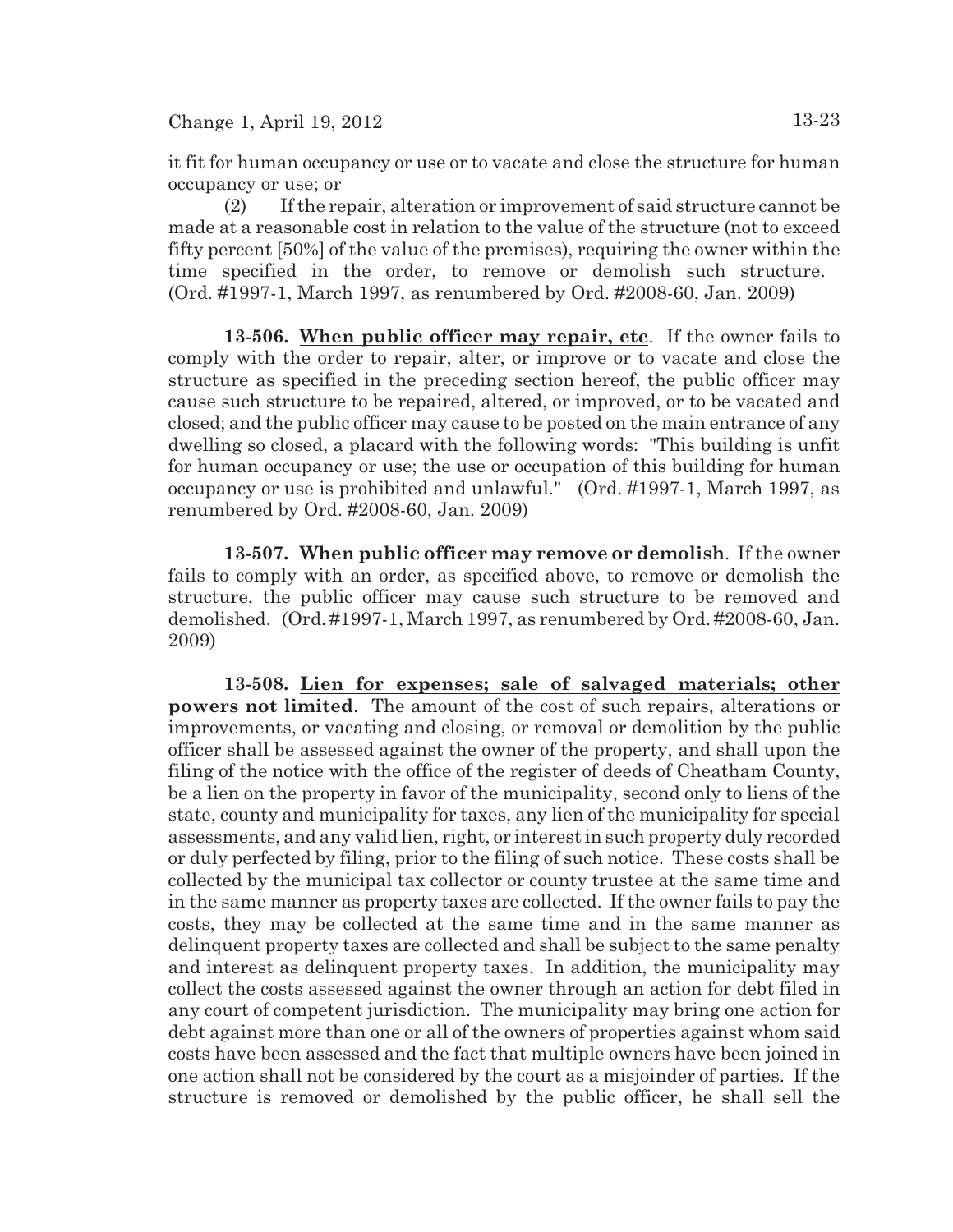materials of such structure and shall credit the proceeds of such sale against the cost of the removal or demolition, and any balance remaining shall be deposited in the chancery court of Cheatham County by the public officer, shall be secured in such manner as may be directed by such court, and shall be disbursed by such court provided, however, that nothing in this section shall be construed to impair or limit in any way the power of the Town of Pegram to define and declare nuisances and to cause their removal or abatement, by summary proceedings or otherwise. (Ord. #1997-1, March 1997, as renumbered by Ord. #2008-60, Jan. 2009)

**13-509. Basis for a finding of unfitness**. The public officer defined herein shall have the power and may determine that a structure is unfit for human occupation and use if he finds that conditions exist in such structure which are dangerous or injurious to the health, safety or morals of the occupants or users of such structure, the occupants or users of neighboring structures or other residents of the Town of Pegram; such conditions may include the following (without limiting the generality of the foregoing): defects therein increasing the hazards of fire, accident, or other calamities; lack of adequate ventilation, light, or sanitary facilities; dilapidation; disrepair; structural defects; and uncleanliness. (Ord. #1997-1, March 1997, as renumbered by Ord. #2008-60, Jan. 2009)

**13-510. Service of complaints or orders**. Complaints or orders issued by the public officer pursuant to this chapter shall be served upon persons, either personally or by registered mail, but if the whereabouts of such person is unknown and the same cannot be ascertained by the public officer in the exercise of reasonable diligence, and the public officer shall make an affidavit to that effect, then the serving of such complaint or order upon such persons may be made by publishing the same once each week for two (2) consecutive weeks in a newspaper printed and published in the town. In addition, a copy of such complaint or order shall be posted in a conspicuous place on the premises affected by the complaint or order. A copy of such complaint or order shall also be filed for record in the Register's Office of Cheatham County Tennessee, and such filing shall have the same force and effect as other lis pendens notices provided by law. (Ord. #1997-1, March 1997, as renumbered by Ord. #2008-60, Jan. 2009)

**13-511. Enjoining enforcement of orders**. Any person affected by an order issued by the public officer served pursuant to this chapter may file a suit in chancery court for an injunction restraining the public officer from carrying out the provisions of the order, and the court may, upon the filing of such suit, issue a temporary injunction restraining the public officer pending the final disposition of the cause; provided, however, that within sixty (60) days after the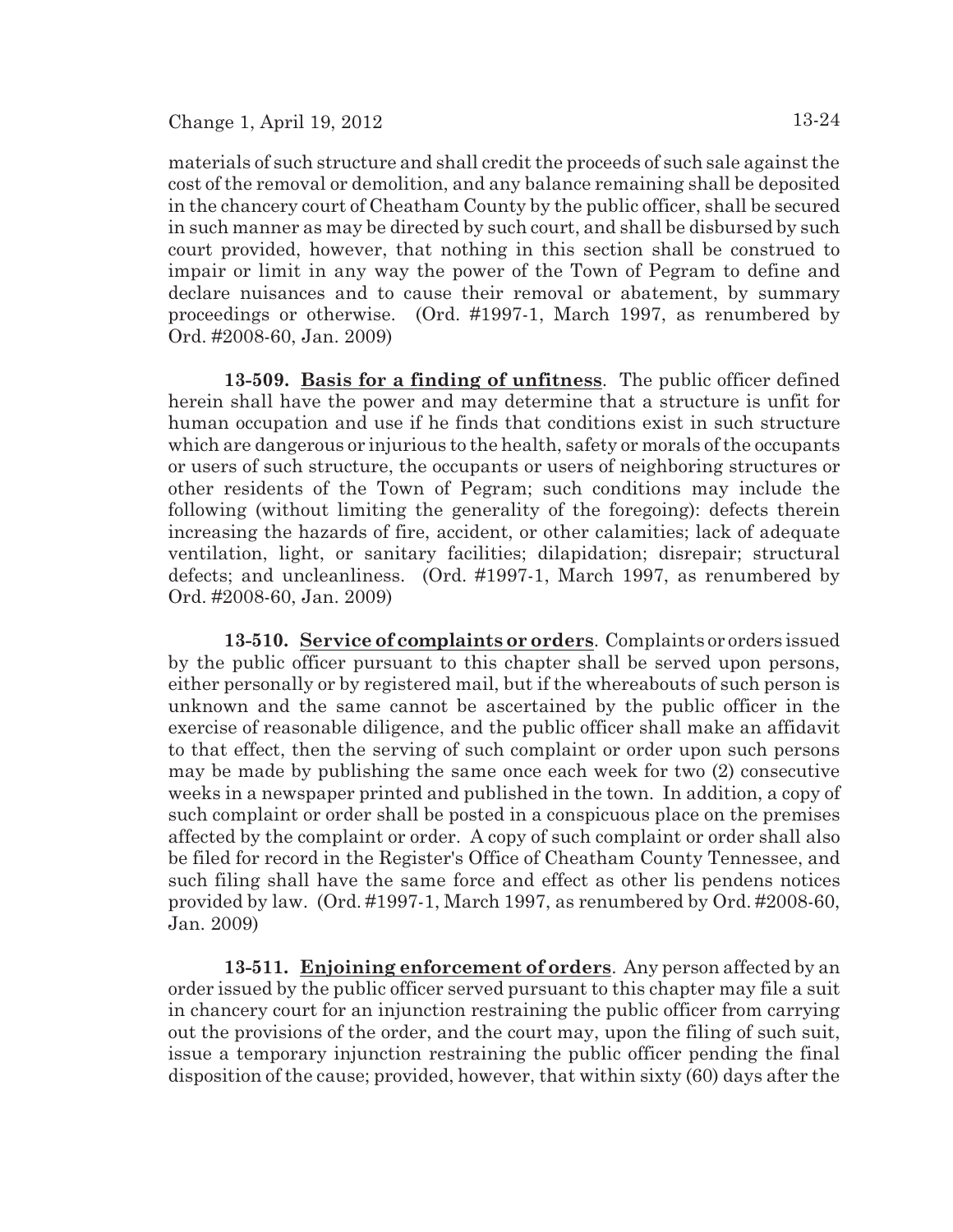posting and service of the order of the public officer, such person shall file such suit in the court.

The remedy provided herein shall be the exclusive remedy and no person affected by an order of the public officer shall be entitled to recover any damages for action taken pursuant to any order of the public officer, or because of noncompliance by such person with any order of the public officer. (Ord. #1997-1, March 1997, as renumbered by Ord. #2008-60, Jan. 2009)

**13-512. Additional powers of public officer**. The public officer, in order to carry out and effectuate the purposes and provisions of this chapter, shall have the following powers in addition to those otherwise granted herein:

(1) To investigate conditions of the structures in the town in order to determine which structures therein are unfit for human occupation or use;

(2) To administer oaths, affirmations, examine witnesses and receive evidence;

(3) To enter upon premises for the purpose of making examination, provided that such entry shall be made in such manner as to cause the least possible inconvenience to the persons in possession;

(4) To appoint and fix the duties of such officers, agents and employees as he deems necessary to carry out the purposes of this chapter; and

(5) To delegate any of his functions and powers under this chapter to such officers and agents as he may designate. (Ord. #1997-1, March 1997, as renumbered by Ord. #2008-60, Jan. 2009)

**13-513. Powers conferred are supplemental**. This chapter shall not be construed to abrogate or impair the powers of the town with regard to the enforcement of the provisions of its charter or any other ordinances or regulations, nor to prevent or punish violations thereof, and the powers conferred by this chapter shall be in addition and supplemental to the powers conferred by the charter and other laws. (Ord. #1997-1, March 1997, as renumbered by Ord. #2008-60, Jan. 2009)

**13-514. Structures unfit for human habitation deemed unlawful**. It shall be unlawful for any owner of record to create, maintain or permit to be maintained in the town structures which are unfit for human occupation due to dilapidation, defects increasing the hazards of fire, accident or other calamities, lack of ventilation, light or sanitary facilities, or due to other conditions rendering such dwellings unsafe or unsanitary, or dangerous or detrimental to the health, safety and morals, or otherwise inimical to the welfare of the residents of the town. (Ord. #1997-1, March 1997, modified, as renumbered by Ord. #2008-60, Jan. 2009)